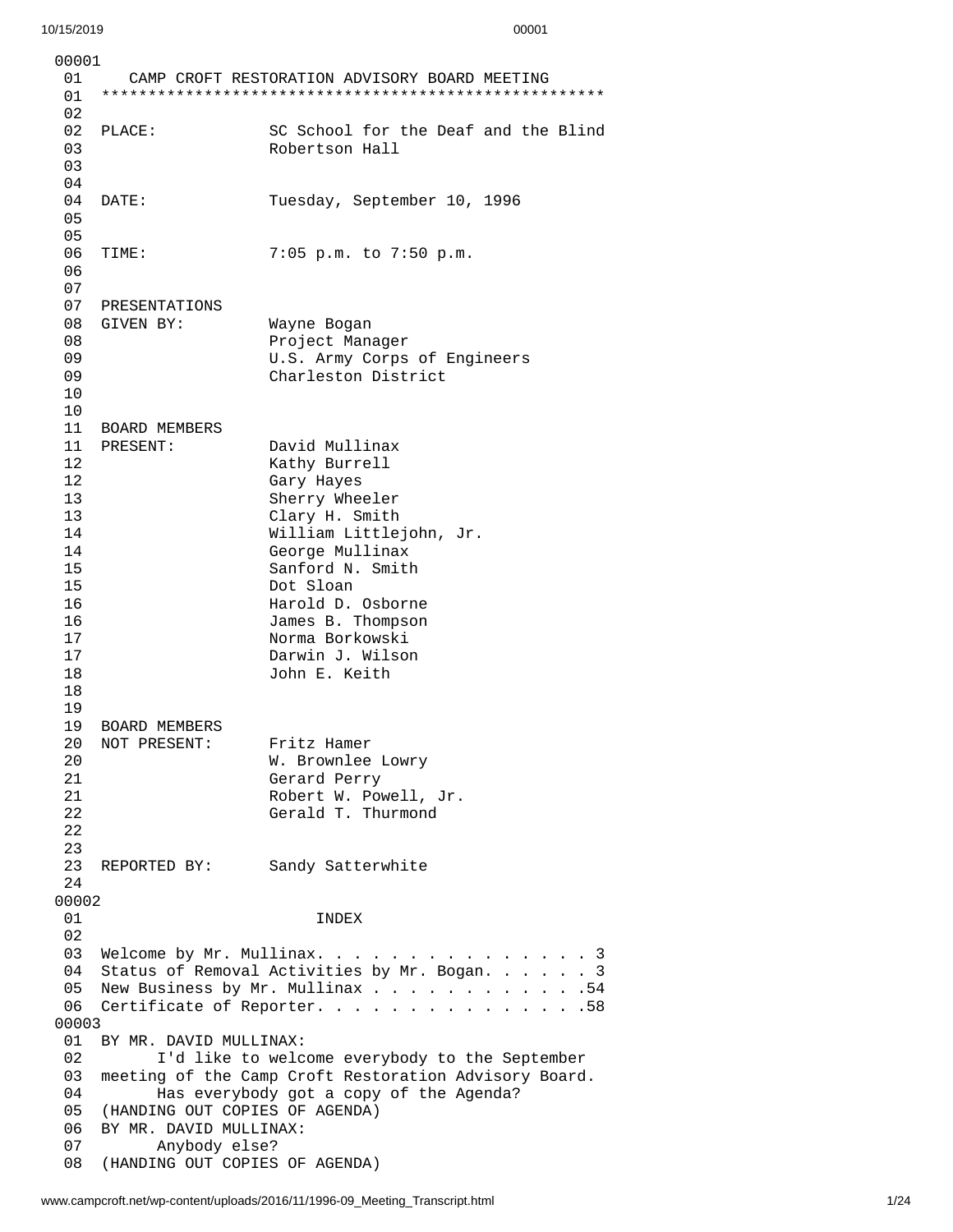09 BY MR. DAVID MULLINAX: Okay. Now that e v e r y b o d y h a s g o t a c o p y o f t h e 11 Agenda, I'd just like to remind you that we do go by 12 the Agenda. If you have any questions or comments 3 about the items that are being discussed, you can ask 4 them at that time. 15 If you have anything that is not related to 6 anything on the Agenda, I would ask that you hold that 7 until the new business section of the meeting, and 8 then we'll address those concerns at that time. At this time, I'd like to turn it over to M r. Wayne Bogan with the Army Corps of Engineers. BY MR. BOGAN: Well, welcome back. I hope everybody has had a 23 good summer so far. I'll try and get my information 24 to you as quickly as possible. If you have any 25 questions, we'll go over those and see if there is 0 0 0 4 01 anything that I can do to help you out. 02 I've handed you two pieces of information. One, 3 your Status Sheet, and if anyone wants these items, 04 there should be some up at the door, some extras; and 5 I've also given you a copy of a map I want to give 06 you. It's essentially the same as one of those. Okay. It's just something I -- so that you woul d b e 8 able to have a bigger map to write on and to use as 9 you see fit. Okay. T w o c h a n g e s o n t h e S t a t u s S h e e t s. N u m b e r 11 one, on the earnings for this month, I just got those 2 about an hour or two ago. I thought I had them on 13 E-Mail, when I printed out this morning, they weren't, 14 so I had to wait on a phone call. The earnings for this month w i l l b e \$ 1 6 5 , 0 0 0. Earnings for this year total will be \$410,000. That's what we've been billed for so far. Ok a y. As far as payment, we've only paid out \$310,000, and that's the cost data up through the 4th of August. So, sometime this week we should be getting the next set of cost data in for the past month after that. A couple of things have happened since the last meeting, and I would like you to refer to page three of the Status Sheet. I'm going to skip over Item No. 1 and go straight to Item No. 2, OOU1B. As you noticed in the last data sheet that I had Suzy send to you in the mail, OOU1B has been completed. They found a total of nine 60 millimeter mortars and two 81 millimeter mortar rounds. They were located and destroyed in place, and that area has been cleared as of the 6th of August. The crews are now working in OOU7. They started there August 5th, and we've got all the crews working during that time. The second change there is -- I stopped by the office today to get the update of how many mortar rounds they've found. I've got identified 29 60 millimeter high explosive mortar rounds. As of today, you can add 11 more mortar rounds to that, so it will bring it up to 40. And I think they've run into the impact areas, so they're starting to get a lot more mortars. And they've gone from three grenades we found in that area and found two more, another hand grenade and a rifle grenade. In the area there's 112 out of 390 grids that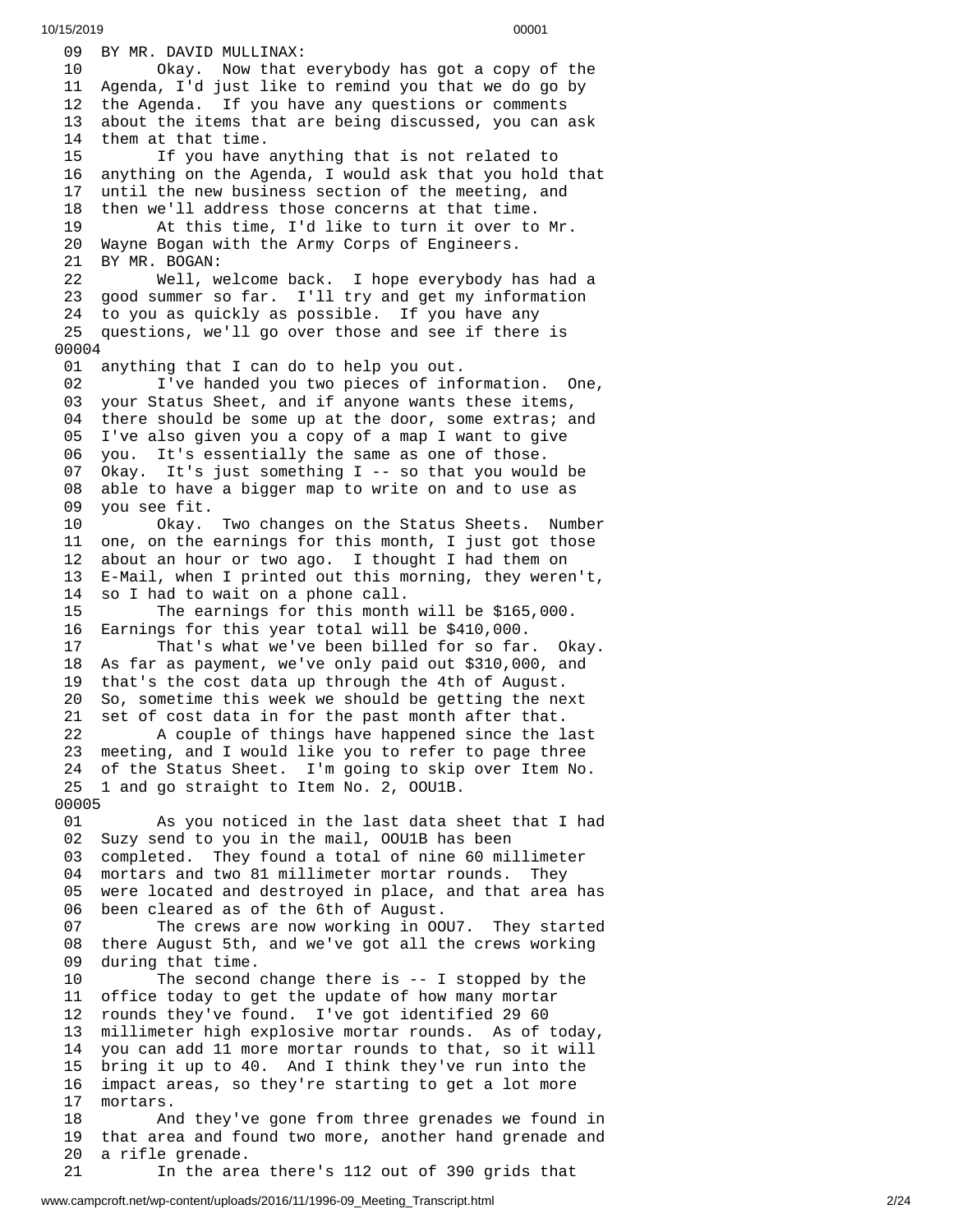22 remain to be cleared. 23 I'm going to be providing, as soon as I can, a 24 copy of this information to you. This is essentially 25 a little chart that I'm getting from the contractor. 00006 01 Everything in white that you can see here, and I'll 02 pass this around, are the areas that have already be e n 03 cleared and it identifies on there what was found, if 04 anything was found, say, like two 60 millimeters or 05 one hand grenade. Okay. 06 The areas in brown or shaded are the ones that 0 7 have not been cleared, yet. All right. And this is 0 8 as of yesterday. 09 I'm also taking this information, and I've got 10 somebody working on it right now, putting it on this 11 map. What I'm going to is blow up then the area for 1 2 00U7 so that you'll have a good size 8 1/2" by 11" 13 sheet that shows not only these grids, but it will 14 show the roads, like the ranger station, the hilltop 1 5 and that type of information so it will be easier for 1 6 you to visualize, instead of just seeing this, exactly 1 7 where each one of these grids are. 18 Most of the mortar rounds found to this point 19 have been located on the side of the hilltop. 20 BY MR. GARY HENDERSON: 21 That's in OO7? 22 BY MR. BOGAN: 23 Yes, Area 7. Okay. There were four rounds that 24 were found next to the picnic area. You saw that in 25 your last status report. Th here were three rounds 0 0 0 0 7 01 that were found back toward the lake on past the horse 02 stables next to the cemetery down there. 03 The other, that's what, four, seven rounds, so 04 it went out to 40. The other 33 rounds have been 05 found on the hilltop across the road from the ranger 0 6 station more across from the picnic area and the swing 0 7 sets, and that's where they expected they were going 0 8 to be up on that hill 0 9 In Area 6, as you saw before, Headquarters is 1 0 getting us a letter and our Division office passed us 1 1 a letter also stating that we're not going to be able 12 to buy back any of the property in OOU6, which 1 3 includes Dr. Lowry's and some of the others. 14 All right. They indicated that it's n o t l e g a l l y 15 possible under CERCLA, which is the law that 16 authorized certain funds, that ordnance does not fall 17 under that law, which is what we fund to use to the 18 buyback. Therefore, we have one option, which is to 1 9 clean up the property. 20 In that respect, we have a contractor to do the 21 site visits on August 28th, I believe it was, on Dr. 22 Lowry's property, over towards Dr. Scott's property, 23 look at those areas right quick. 24 They're going to come in starting in November t o 25 do some additional sampling. This will be in addition 0 0 0 0 8 01 to the sampling that was done on Dr. Lowry's during 0 2 the Engineering Evaluation and the work that was done 0 3 on the Time Critical Removal Action. All right. And 0 4 this to cover everybody that we have Right of Entries 05 for, Dr. Lowry's plus the adjoining properties. 06 After they start on the sampling in November, 0 7 they're going to take random samples to make sure we 0 8 think we know exactly where the impact area is. We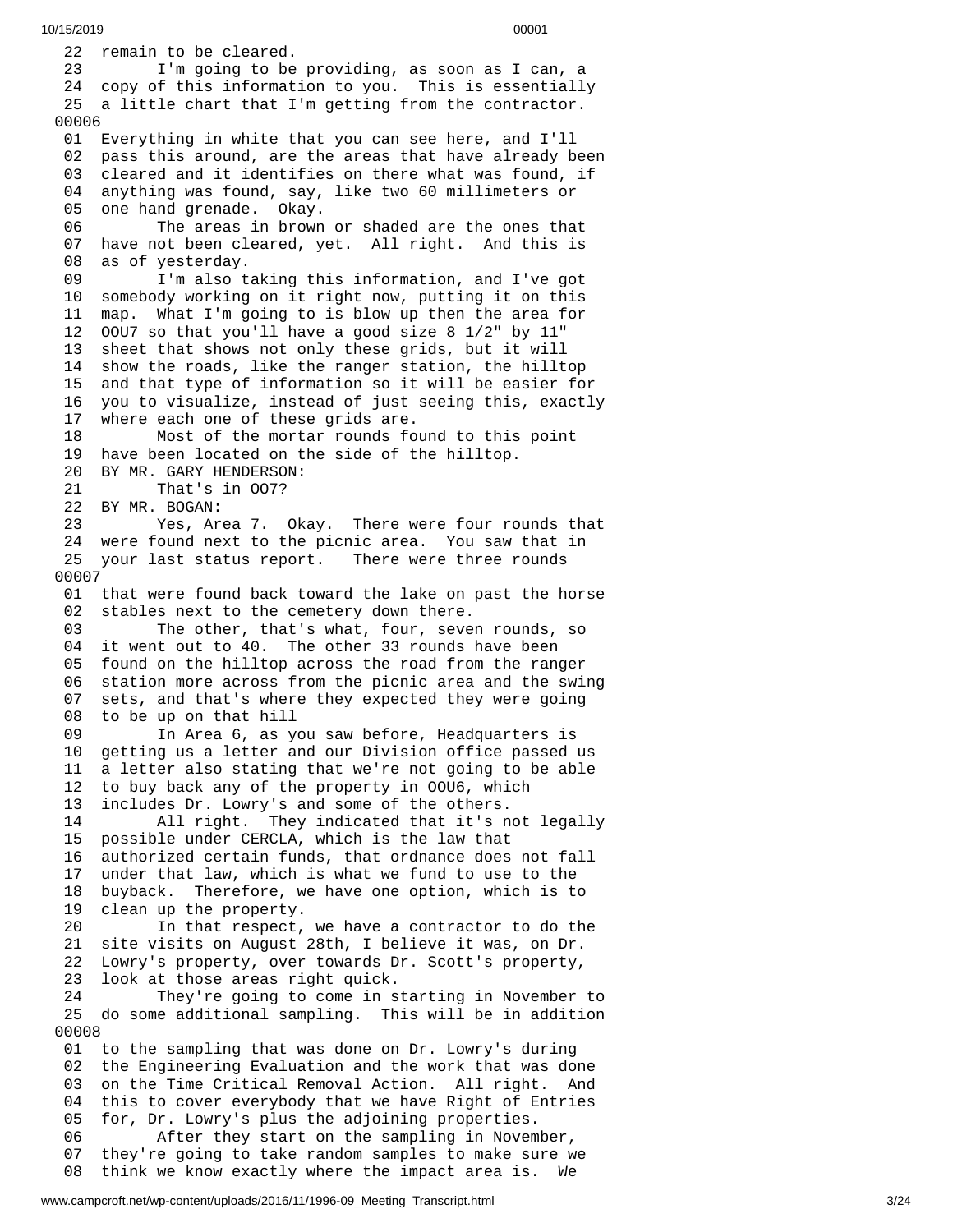09 have a very -- we have a good idea that it's on one 10 hilltop right next to Dr. Lowry's land, but just to 1 1 make sure that it's not right anywhere around, we'll 1 2 sample those areas also. 13 They expect to be finished in March. We'll, 1 4 again, have to set up another Action Memorandum 1 5 requesting, again, approval of funds to clean up that 1 6 area, and it will take us a little while, again, to 1 7 get the funding and the contractor in place to start 1 8 working on that property. 19 I'm trying to work so that we can do the 20 sampling and potentially get HFA, who is doing the 21 work right now within the State Park, just to move 22 from wherever over to Dr. Lowry's and anybody else's 23 properties contaminated there. 24 We may run into a proble m , b u t t h e y m a y s a y t h a t 25 we actually have an Action Memorandum signed before 0 0 0 0 9 01 they'll let us do that. So we'll see how we can get 02 that worked out. 03 All right. A n y p a r t i c u l a r q u e s t i o n s a b o u t 1 B , 04 Area 7 or 6? 0 5 Yes, sir. 06 BY MR. OSBORNE: 07 I've got quite a few of them. The item that was 08 found during the press day that we had down there that 09 they were concerned about, what was it when it was 10 removed? We were supposed to be notified, and I never 11 was notified. 12 BY MR. BOGAN: 13 Okay. 14 BY MR. OSBORN E: 15 Remember w h e n a l l t h e e y e b r o w s w e n t u p w h e n t h e y 16 were ---17 BY MR. BOGAN: 18 Uh-huh (affirmative response). 19 BY MR. OSBORNE: 20 --- with the magnetometer. 21 BY MR. BOGAN: 22 I'll -- I'll double check. 23 BY MR. THOMPSON: 24 Is that there where --- 25 BY MR. BOGAN: 00010 01 Sir? 02 BY MR. THOMPSON: 03 Is that where the ten of them were found down 04 there? 05 BY MR. BOGAN: 06 No, sir. 07 BY MR. THOMPSO N: 08 These grid s ? 09 BY MR. BOGAN: 10 That -- in reference to this sheet down here, 11 there are a couple of grids in that area that have 12 been cleared and a couple that have not. I'll have to 13 check with the contractor and find out which one was 14 and was not and see if they've actually -- actually 15 cleared that area. 16 So far the grids that they cleared in that area, 17 nothing has been found. 18 BY MR. OSBORNE: 19 All right. Their work hours is four days a 20 week, right? 21 BY MR. BOGAN: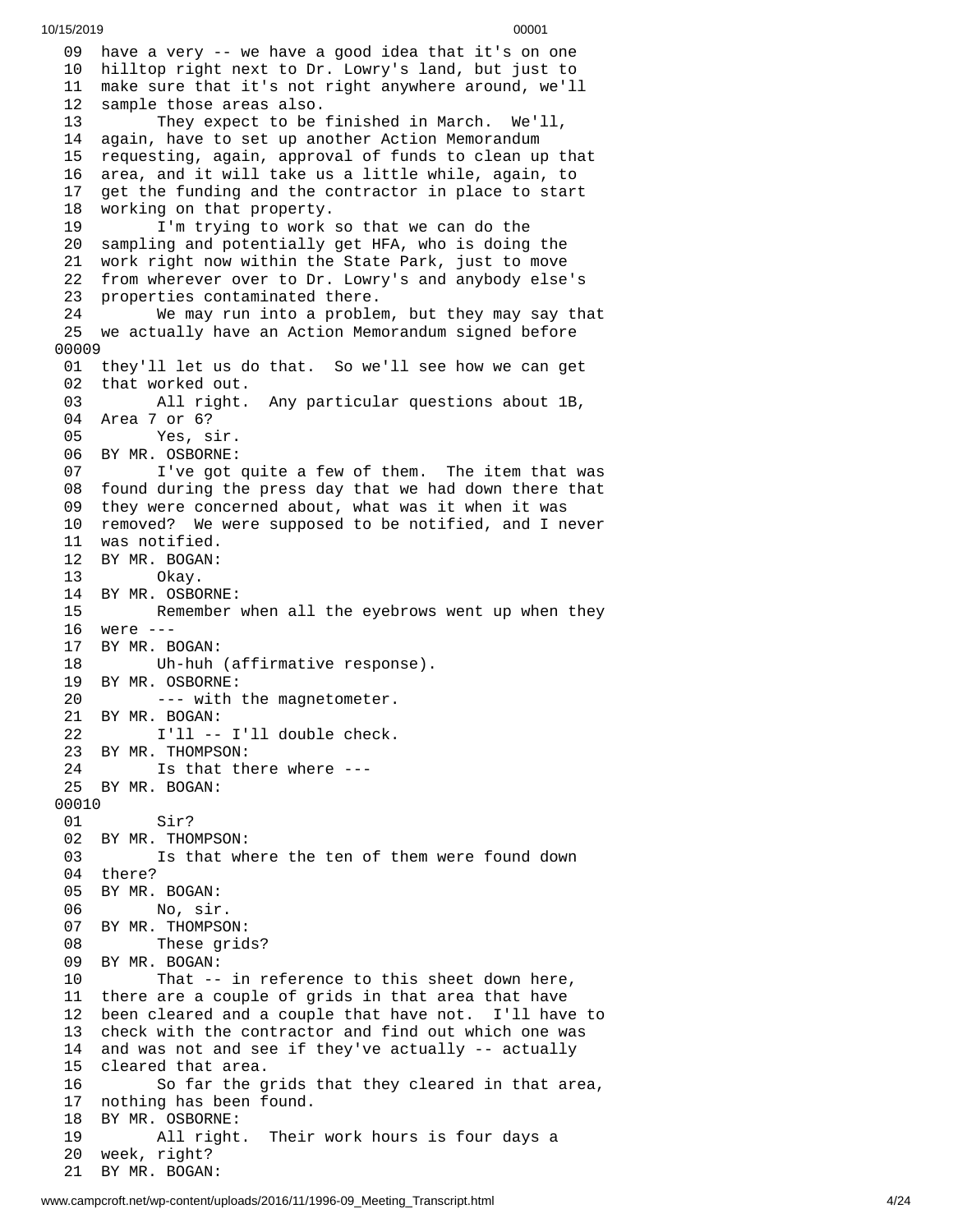2 2 Yes, sir. 23 BY MR. OSBORNE: 24 12 hours a d a y ? 25 BY MR. BOGAN: 00011 01 No, 10 h o u r s a d a y. 02 BY MR. OSBORNE: 03 10 hours a day? 04 BY MR. BOGAN: 05 Yes, sir. 06 BY MR. OSBORNE: 07 And what time do th e y s t a r t ? 08 BY MR. BOGAN: 09 They were working from 6:00 to 4:00. They're 10 now working from 7:00 to 5:30. They're shifting 11 because of the change in daylight and the change in 12 temperature. 13 BY MR. OSBOR N E: 14 Then how come it is, when I go down there to 15 check and see if they're coming back from work, that 16 the whole place is all locked up and there's only a 1 7 security guard there? 18 BY MR. BOGAN: 19 At what t i m e ? 20 BY MR. OSBORNE: 21 Are they l e a v i n g t h e s i t e o r d o t h e y c o m e b a c k 22 there and then leave? 23 BY MR. BOGAN: 24 Are you t a l k i n g a b o u t y o u c h e c k e d a t t h e t r a i l e r ? 25 BY MR. OSBORNE: 00012 01 Yeah. 02 BY MR. BOGAN: 03 And you're there during shutdown hours? 04 BY MR. OSBORNE: 05 Supposedly their shutdown hours and nobody shows 06 up, and then there's only a security guard there and 07 the gate is locked. 08 BY MR. BOGAN: 09 When I stoppe d t h e r e t h i s a f t e r n o o n , I s t o p p e d 10 at 4:00, which is an hour and a half prior to their 11 shutting down. The only person they had there was one 1 2 of the safety guys in a truck with a radio, so that's 13 way he's next to a phone in case of an emergency, and 14 they had the secretary. Everybody else was out in the 15 field, the Huntsville safety representatives and the 16 contractor and crew. 17 BY MR. OSBORNE: 18 But do they come in there before they check out? 19 BY MR. BOGAN: 20 They -- - 21 BY MR. OSBORNE: 22 Or do the y c h e c k o u t f r o m t h e f i e l d ? 23 BY MR. BOGAN: 24 They check out through the radio from the field. 25 BY MR. OSBORNE: 00013 01 All right. You were talking about Dr. Lowry's 02 property. If the cost factor says that it's going to 03 cost more to clean up than it is to buy it back, is 04 that still going to be the --- 05 BY MR. BOGAN: 06 We'll still have to clean up, because there's no 07 a legal option to buyback. 08 BY MR. OSBORNE: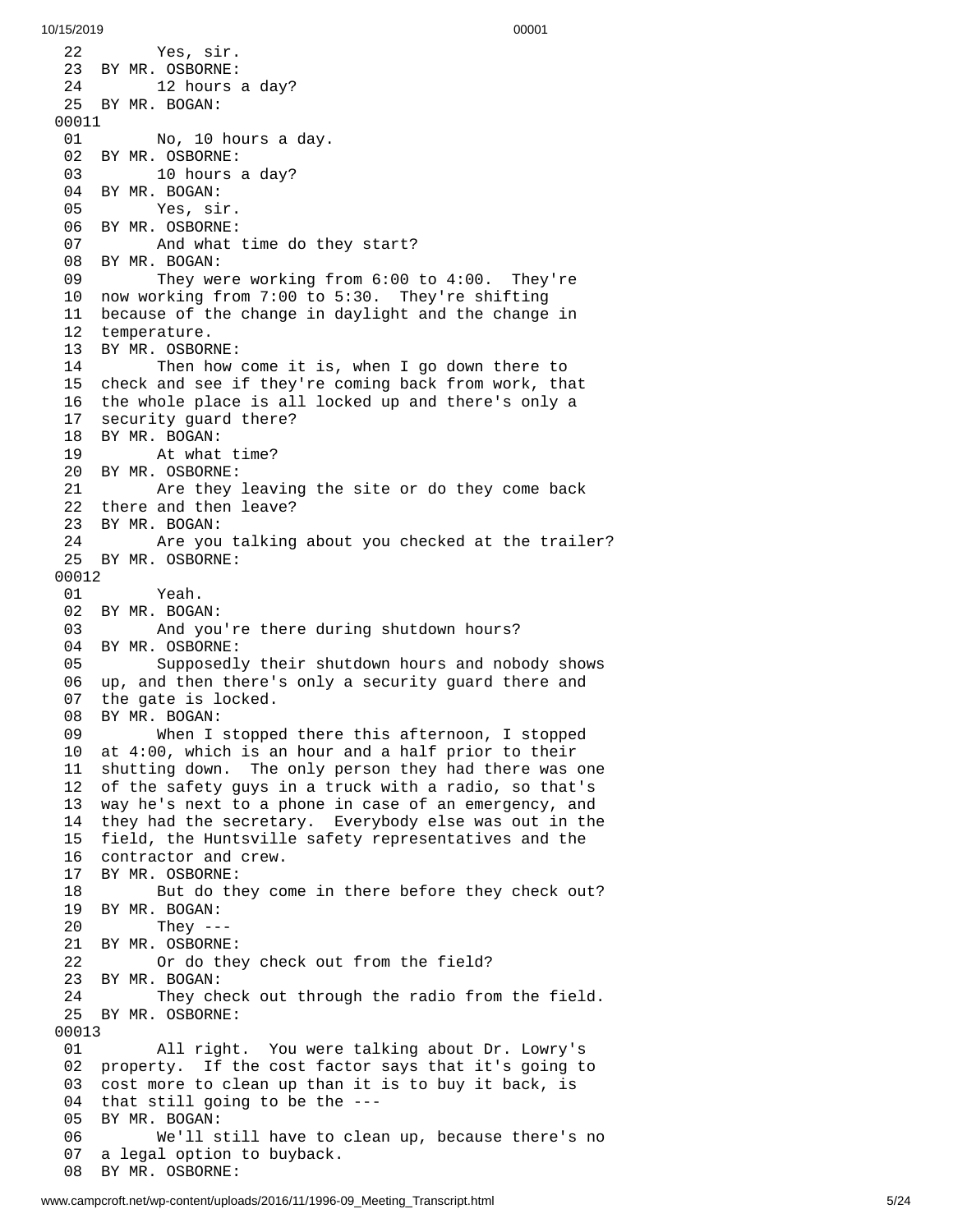0 9 Okay. All right. On the areas that when the 10 State went in there and was supposed to fence certain 11 areas, and they haven't been fenced all this time, 12 what are we going to do about that? 13 BY MR. BOGAN: 14 That's Area 2, 00U2, and that's scheduled for 15 cleanup. That's on the second page of your Status 16 Report. It has the status of when that's supposed to 1 7 start. 18 If you look at "Initiate OOU2, 15 November 19 1996," that area will be surface cleared at that 20 point. 21 BY MR. OSBORNE: 22 What's go i n g t o b e d o n e a b o u t t h e S t a t e n o t 23 fencing it all these years? 24 BY MR. BOGAN: 25 I don't know that we're going to take any action 0 0 0 1 4 01 against them for not doing that. 02 BY MR. OSBORNE: 03 Now according to a report I got yesterday, DHEC 04 met with EPA down there on certain things on land 05 disposals and so forth, and as far as I understand, 06 there was a member of the Park Department who was 07 there. Do you know anything about it? 08 BY MR. BOGAN: 09 There was a meeting somewhere on the State Park. 10 We have two members of the local community who have 11 identified what they say are 28 potential hazardous 12 waste sites or hazardous dump sites of some type. They met with one of the park rangers and a 14 member of DHEC. DHEC asked the two gentlemen to place 15 every one of those sites on the map, and then they can 16 come back and investigate every one of those sites. 17 As of sometime today, they haven't given them the map, 18 yet. 19 Okay. 20 BY MR. OSBORNE: What -- what correlation do you have with the 22 DHEC, and what is DHEC doing in the State level? 23 BY MR. BOGAN:<br>24 As far As far as the ordnance on this project? 25 BY MR. OSBORNE: 00015<br>01 Uh-huh (affirmative response). 02 BY MR. BOGAN: 03 We've coordinated with DHEC to make sure that we 04 meet all the regulatory requirements, which there are 05 very little for ordnance. The major requirement is 06 that we move or transport any ammunition, then it has 07 to be manifested on one of their hazardous waste forms<br>08 manifest forms. Since all of the mortar rounds were manifest forms. Since all of the mortar rounds were 09 blown in place, we don't have to meet that 10 requirement. 11 As far as any of these potential sites and 12 dump sites that we're going to find, DHEC will come in<br>13 and look at those, and if there's something that is and look at those, and if there's something that is 14 potentially related to a Former Camp Croft materials, 15 then I can see if I can get any funding to clean up 16 that area and we'll clean up the ordnance. 17 BY MR. OSBORNE: 18 Well, why I mentioned it, I -- after I found out 19 about what had been going on, then I contacted Barney 20 Harmon, head of DHEC here, and at that point, today, 21 he told me that he didn't know anything about meetings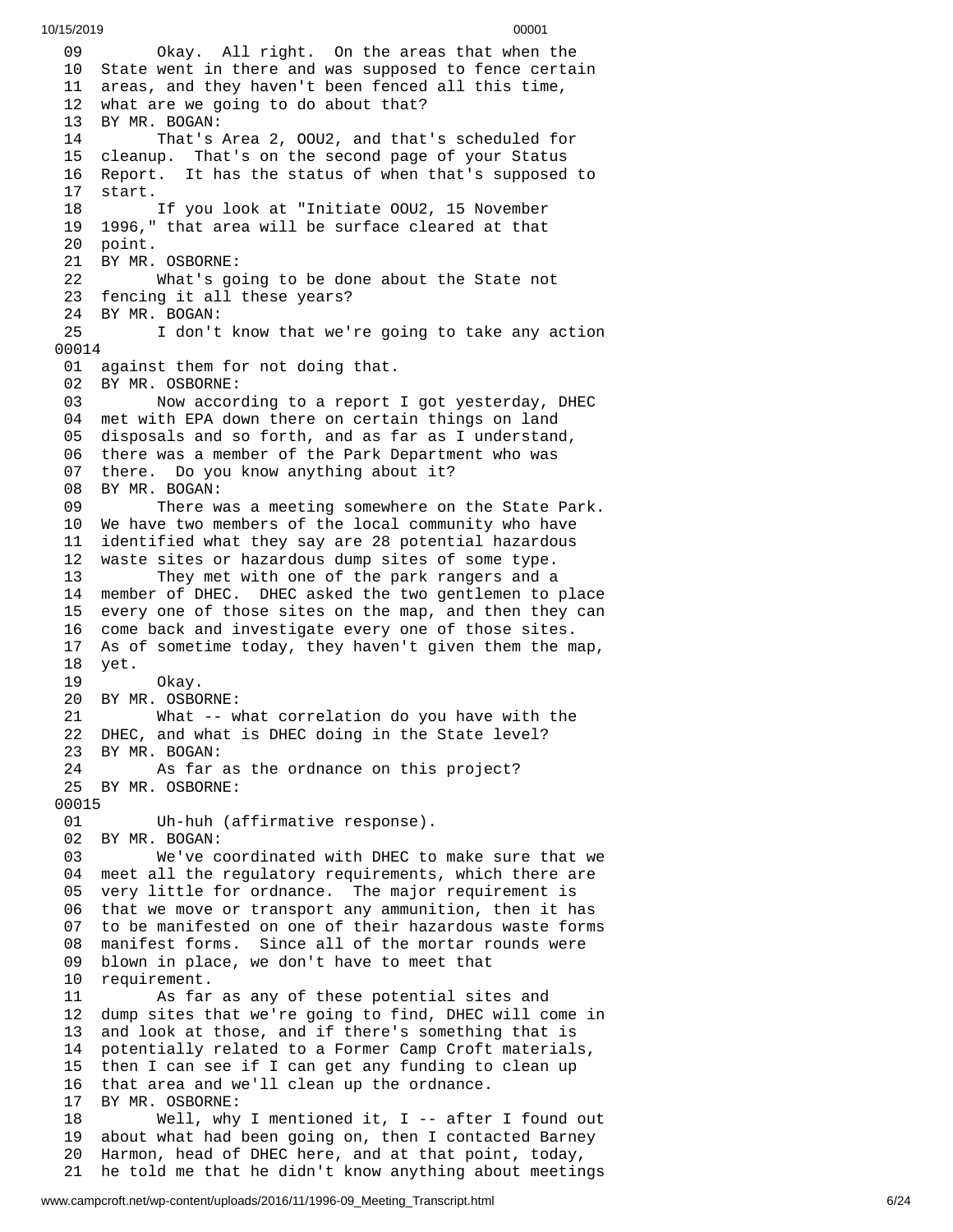22 as of yesterday. BY MR. BOGAN: 24 Uh-huh (affirmative response). BY MR. OSBORNE: 01 And that at the present time there wasn't going 02 to be any correlation with you guys. That you guys 03 were going to handle it all. BY MR. BOGAN: Okay. We really can't d o a n y t h i n g u n t i l t h e s e 06 two gentlemen provide the map to us to show that 7 information, and then I'll take and look at them, and 08 I'll get with DHEC to make if there is anything that 09 they'll look at. BY MR. OSBORNE: 11 Now we're talking about the lead deposits, right? 2 B Y M R. B O G A N: Well, I d o n't k n o w w h a t t h e y a r e. I - - w e l l , 4 actually I have. There's rumors that it was lead. That it's buried ammunition. That's it's radioact i v e 6 materials and something else. 17 These are rumors that also one of these -- some 18 other gentleman before brought up similar potential 19 dump sites, but nobody has ever shown me where 0 anything is. BY MR. OSBOR N E: Yeah. BY MR. BOGAN: 24 Until they can show me on the ground where it 25 is, I really can't do much about it. And so, as soon 0 0 1 7 01 as I get that information, I can check into it. 02 That is part of these programs to look at dumps. They're called HTRW: Hazardous, Toxic and Radiological Wastes. BY MR. OSBORNE: Now one of my other questions would be, as a Board member, if something of these things that are materializing in certain meetings, are we not denied -- are we denied access to go down and be a part of it or can we be? BY MR. BOGAN: I don't see why you couldn't be. I mean, I didn't know about it until -- when I got in the office Monday morning and they told me -- well, they wanted to see if I wanted to come up Monday. At that point it was too late, especially with me being on duty with the hurricane last week. If you know about it and you wanted to meet with them as a representative of the community on the Board, I have no problem with it. BY MR. THOMPSON: Did you say you found out about it this week? BY MR. BOGAN: Uh-huh (affirmative response). Monday morning. BY MR. THOMPSON: Why is this thing 50 years so late coming up? BY MR. OSBORNE: There's a lot of rumors that's starting to materialize, and --- BY MR. THOMPSON: That's what I'm afraid of. BY MR. OSBORNE: But the whole thing boils down to rumors are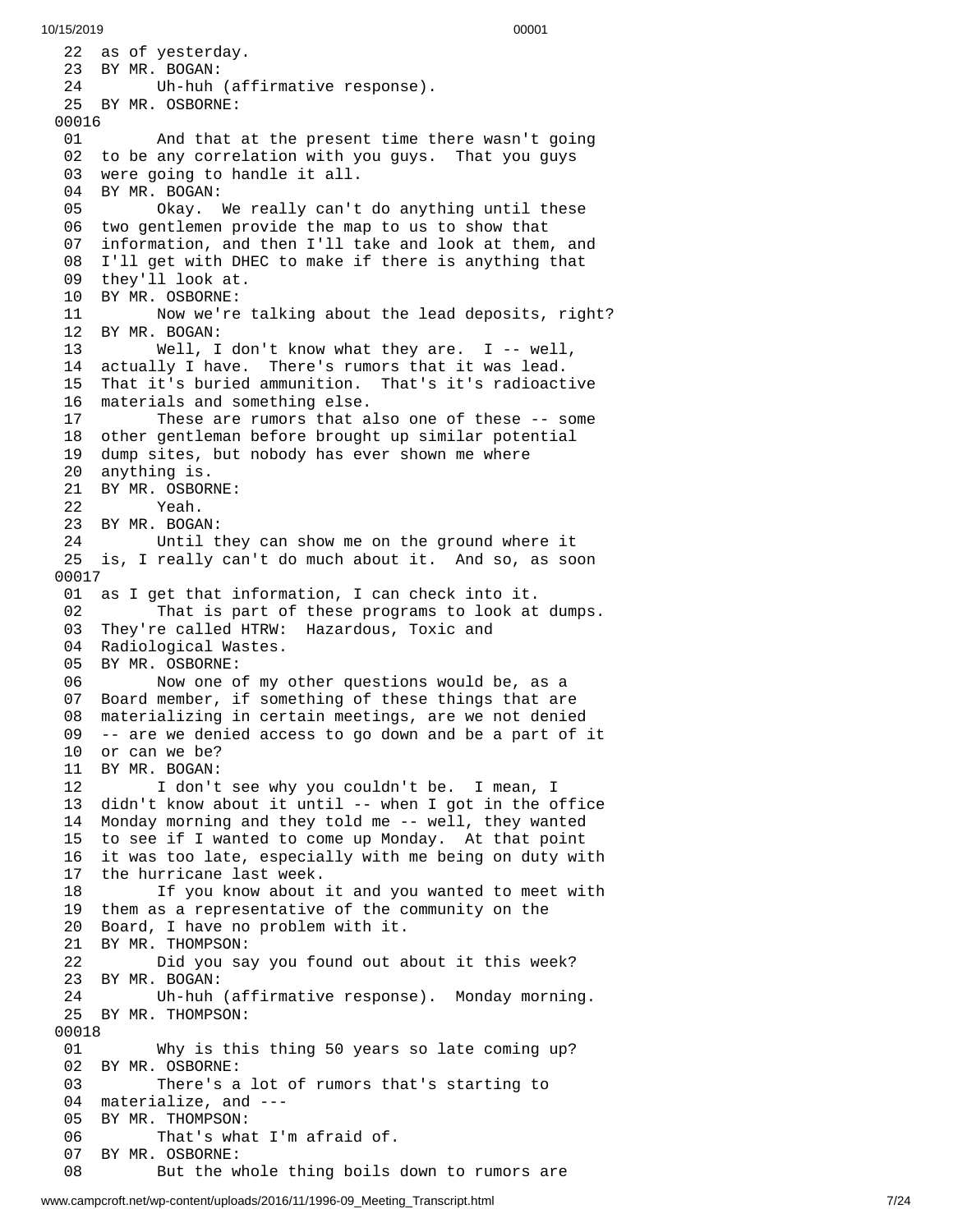09 usually 95 percent correct because there's a lot of 10 stuff that supposedly has been moved in the last two 11 to three months out of here, and I've contacted them 12 on some of the rumors. 13 And then I talke d t o a S t a t e r e p r e s e n t a t i v e 14 today that supposedly knows about the same rumors, and 1 5 this is the first time I've talked to him about it, so 16 we're trying to determine what's really going on. 17 BY MR. BOGAN: 18 If someone can provide me with information about 19 where something is, then I can look. As I mentioned 20 before in some of the earlier meetings, the majority 21 of the information where I'll find ordnance sites or 22 landfills or that type is where the local community 23 tells me where it's located. 24 A good example is I was up in Clemson a week and 25 a half ago and I found an old bombing range up there. 00019 01 We did have some rough estimation, but until I sat an d 02 talked to some of the people around there, I was able 03 to pinpoint it. 04 Yes, as soon as they find it, then I can check 05 into it. 06 BY MR. OSBORNE: 07 On tanks t h a t y o u m a d e m e n t i o n o f e a r l i e r i n t h e 08 cantonment area and that area, that you said, if we 09 found out about any of it to be removed, to contact 10 you. The ones I found out about hasn't been contacted 11 yet. That's what they -- are they going to be 12 contacted? 13 BY MR. BOGAN: 14 Can you give me the name of the landowner? 1 5 B Y M R. O S B O R N E: 16 Uh-huh (affirmative response). 17 BY MR. BOGAN: 18 Okay. Get that to me, and the n I c a n t r y a n d 19 get back up here. 20 BY MR. OSBORNE: 21 And then th e o t h e r b i g r u m o r t h a t c o m e u p w i t h i n 22 the last week is the tanks, either one or two that 23 were buried under Blackman Mueller {phonetic 24 spelling}. And, also, in the last month there's been 25 a lot of additional wells that have been put along 0 0 0 2 0 01 Croft Circle, and I was just sort of wondering what 02 they were there for. 03 BY MR. BOGAN: 04 You'd have to contact -- contact the company 05 that's putting them in. It's nothing that I know of 06 that's been done. I'm not familiar with the area 0 7 you're referring to as Blackman Mueller. 08 BY MR. OSBORNE: 09 Well, it's right off Croft Circle a b o u t w h e r e 1 0 t h e O l d O f f i c e r s' C l u b w a s. 11 BY MR. THOMPSON: 12 Are these World War I I t a n k s o r a r e t h e y - - - 13 BY MR. OSBORNE: 14 Right, Wo r l d W a r I I t a n k s. 15 BY MR. THOMPSON: 16 World War II tanks. 17 BY MR. BOGAN: 18 Like armor tanks? 19 BY DR. KEITH: 20 Not -- not armor tanks. 21 BY MR. THOMPSON: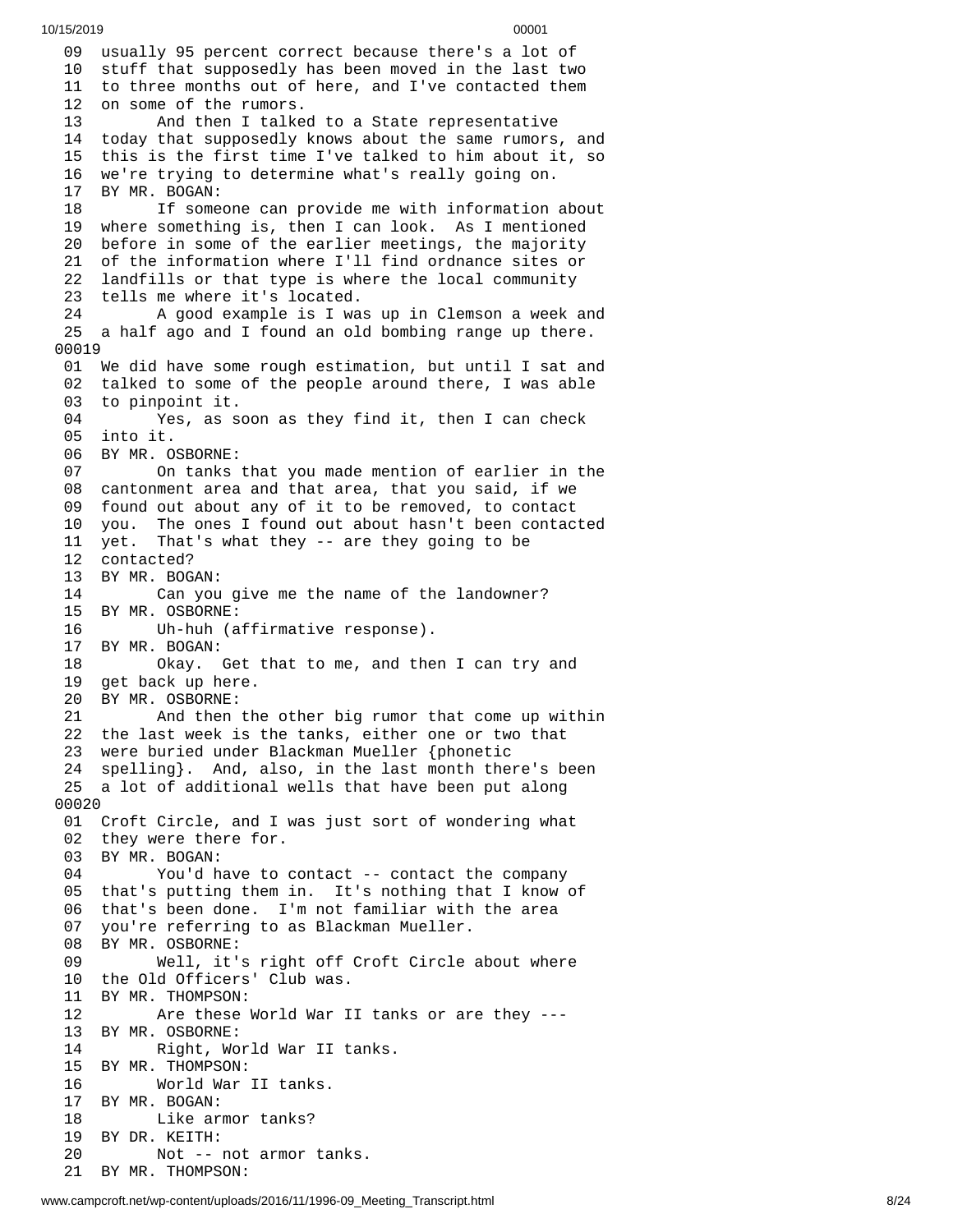2 2 Yeah. I know what he's talking about, yeah, 23 but ---24 BY MR. BOGAN: 25 The tanks, are we talking about fuel tanks or 0 0 0 2 1 01 are we talking about ---02 BY MR. OSBORNE: 03 Fuel tank s. 04 BY DR. KEITH: 05 Fuel tanks. 06 BY MR. BOGAN: 07 I can go take a look at the tanks. That's not a 08 problem. It would probably have to be the middle --09 the first of October, since that's the end of our 10 fiscal year. 11 Any ot h e r q u e s t i o n s o n a n y o f t h e w o r k t h a t 12 we're doing so far? 13 BY MR. CONSTANTINE RAMANTANIN: 14 I've got a question. 15 BY MR. BOGAN: 16 Yes, sir. 17 BY MR. CONSTANTINE RAMANTANIN: 18 I'm Constantine Ramantanin, and I own some land 19 down there. 20 BY MR. BOGA N: 21 Uh-huh (affirmative response). 22 BY MR. CONSTANTINE RAMANTANIN: 23 And if it weren't for my fathe r , I w o u l d h a v e n o 24 idea that there was a problem down there, and I grew 25 up down there playing around down there, and I guess 0 0 0 2 2 01 I'm lucky to live considering that I learned to shoot 02 a gun down there and got into all kinds of things. 03 Who's running the show and how do I get on t h e 04 mailing list and how do I figure out what the 05 situation is with my land? 0 6 BY MR. BOGAN: 07 Okay. I f y o u'l l g i v e y o u r n a m e a n d p h o n e n u m b e r 08 and address to Ms. Suzy McKinney right there after 09 this, then we can get you on the mailing list. 10 Okay. 11 BY MR. CONSTANTINE RAMANTANIN: 12 And how does this affect my land? 13 BY MR. BOGAN: 14 Well, what I have to do is look at -- an d I'v e 15 got some better maps that show potentially where your 16 house is and your property, and if you can outline for 1 7 me where your property is on the map, then I show you 1 8 what we have potentially found near your property. 19 And if you have any questions from that, --- 20 BY MR. CONSTANTINE RAMANTANIN: 21 Well, I mean, am I an isolated case, or are 22 there other people out there that own property tha t 23 have no idea? Because I -- I live in New York, and, 24 like I said, I'm just fortunate that I've got family 2 5 h e r e. 00023 01 BY MR. BOGAN: 02 Right. 03 BY MR. CONSTANTINE RAMANTANIN: 04 That's, you know, letting me know what the deal 05 was, and, you know, I'm leaving this meeting to head 06 right back to New York. 07 BY MR. BOGAN: 08 Right.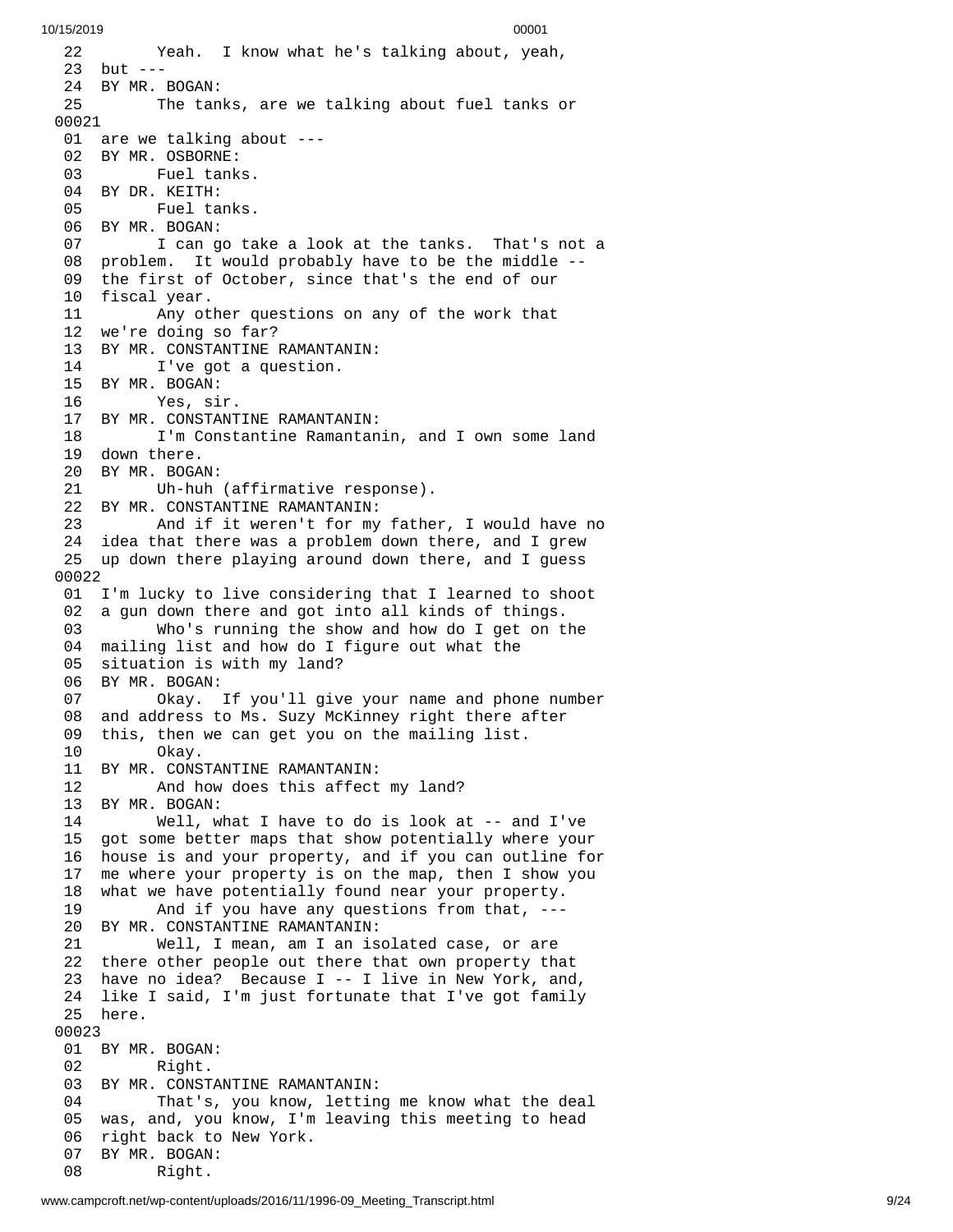09 BY MR. RAMANTANIN: 10 I'm going directly from this meeting, and I 11 stayed here just because I'd like to kind of know 12 what's going on. 13 BY MR. BOGAN: 14 Sure. 15 BY MR. CONSTANTINE RAMANTANIN: 16 I'd like to one day to be able to build a house 17 out there or something. 18 BY MR. BOGAN: 19 Sure. What we're doing on pieces of property 20 where we've identified potential ordnance, potential 21 mortar rounds or ammunition of any type, one of the 22 things we're doing is sending in what we call Right of 23 Entry requests to the landowners. 24 The landowners who haven't received one of those 25 yet, more than likely, as a landowner, but we haven't 0 0 0 2 4 01 identified anything on that property. 02 I know that we've -- we've got the work we're 0 3 doing now for the cleanup. We've also got 88 0 4 additional sites we're looking at doing starting 0 5 November, and our real estate office is going to be 0 6 sending out Right of Entry requests to every one of 0 7 those entry sites. 08 So -- but I'll look at your property and see on 09 the map, we can look at it and adjust and try and 10 determine if there is any information of wastes right 11 next to your property. 12 There also is here in the library we set up a 13 repository for information that we've gotten in, and 14 I'll be glad to give you anything that I've got that I 1 5 k n o w. 16 Yes, sir. 17 BY MR. ALEXANDER RAMANTANIN: 18 I'm Alexander Ramantanin. A lady that lives on 1 9 my property said that some men in uniforms went down 20 there and exploded some shells down there or whatever 21 it was. They told her that it was all clear down 22 there. So, I mean, is it or isn't it? 23 BY MR. BOGAN: 24 I don't know what units came in and blew up 25 rounds on her property. Okay. Any of the work that 0 0 0 2 5 01 we do is right through our contractor. So, say, for 02 instance, you know, units out of Fort Jackson, which 03 is the 48 Explosive Ordnance Disposal Unit, comes in 04 and removes something and they respond to on a piece 05 by piece basis, then they don't give us reports of 06 what they've done, and a lot of times they don't 0 7 reports but every three years. 08 I can check to see if something was done 0 9 recently, but if it was done over three years ago, 1 0 they won't even have copies of the reports of what 11 they have done. 12 BY MR. THOMPSON: 13 Alex, when w a s t h a t d o n e ? 14 BY MR. ALEXANDER RAMANTANIN: 15 Last three or four months, something like that? 16 BY MR. THOMPSON: 17 Okay. It's n o t t h e g r o u p t h a t c a m e i n t h e r e a n d 18 said they found some on Henningston Road and exploded 19 them down there and then had the meeting out here that 2 0 night. What was that company? 21 BY MR. ROBERT MCBAIN: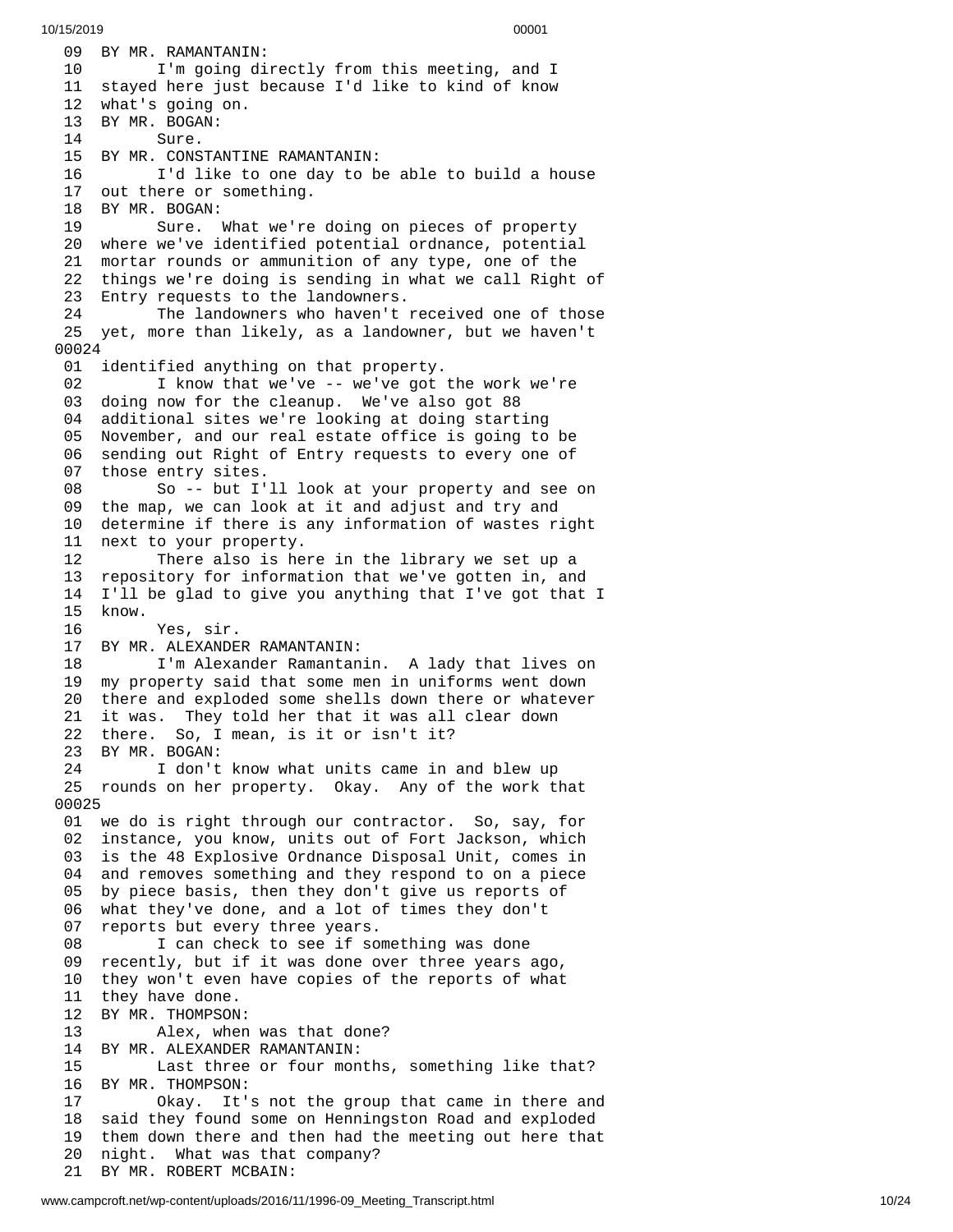2 2 No, it was not that group. I can answer that 23 question. 24 BY MR. THOMPSON: 25 It wasn't that group? 0 0 0 2 6 01 BY MR. ROBERT MCBAIN: 02 It's not associated with that group. 03 BY MR. BOGAN: 04 I can check. 05 BY MR. ROBERT MCBAIN: 06 But you raise an interesting question. Who is 07 this uniform outfit that comes in and moves stuff out 08 in the middle of the night with Sheriff's cars along 09 with them, as long as you're into that subject? 10 BY MR. BOGAN: 11 Okay. I'l l a n s w e r t h i s , a n d , h o p e f u l l y , M r. 12 Ramantanin, this will help answer your question. 13 If a citizen in a local community finds 14 something, I've requested that they call 911 or ca l l 15 the Sheriff's office. The Sheriff's office takes a 1 6 look at it. If it's something beyond what they can 1 7 handle, if it is a mortar round or an explosive of 1 8 some type, they will either call SLED, the State Law 1 9 Enforcement Division, or they will call the 48th EOD, 2 0 Explosive Ordnance Disposal Unit, out at Fort Jackson. 21 Either SLED or the 48th EOD will come in and 22 destroy any rounds that they find. And when they tell 23 you that's it all clear, they're usually referring to 24 what they have found in that immediate area. That 25 doesn't mean that a quarter of a mile down the road 0 0 0 2 7 01 that there's nothing else down there. 02 BY MR. ALEXANDER RAMANTANIN: 03 Well, I think it went through t h e p r o p e r 04 channels. I was told they something there. They told 0 5 who to call at the Sheriff's Department, which I did. 06 BY MR. BOGAN: 07 Yes, sir. 08 BY MR. ALEXANDER RAMANTANIN: 09 Which he came out and talked with me about it, 10 and the next thing I know I -- he talked with the lad y 11 down there and told her that I had given them 12 permission to go in there. I think they did 13 everything, according to her. 14 BY MR. BOGAN:<br>15 Yes, si 15 Yes, sir. I'll check w i t h t h e 4 8 t h E O D a n d s e e 16 if they've been in that area and see if I can get 17 copies of their reports and try and look at it and 18 make sure it's on the map and see if it's something 19 new that we haven't found. 20 BY MR. ALEXANDER RAMANTANI N: 21 If -- if it's all clear -- all my property I'm 22 talking about. If it's all clear, I have a dream. I 23 have a dream to do big things down there, but my dream 24 has kind of turned out to be a nightmare now. 25 I don't know whether to proceed or what. I'v e 0 0 0 2 8 0 1 -- I put in a water line down there. Now they're 02 talking about wanting me to put in a sewer line, and 03 I've gotten landscape architects to work on it and 04 everything. I had great plans for things down there, 05 but I'd like to know for sure which way to go. 06 BY MR. BOGAN: 07 All right, sir. If I remember correctly , o u r 08 real estate office did send a copy of a Right of Entry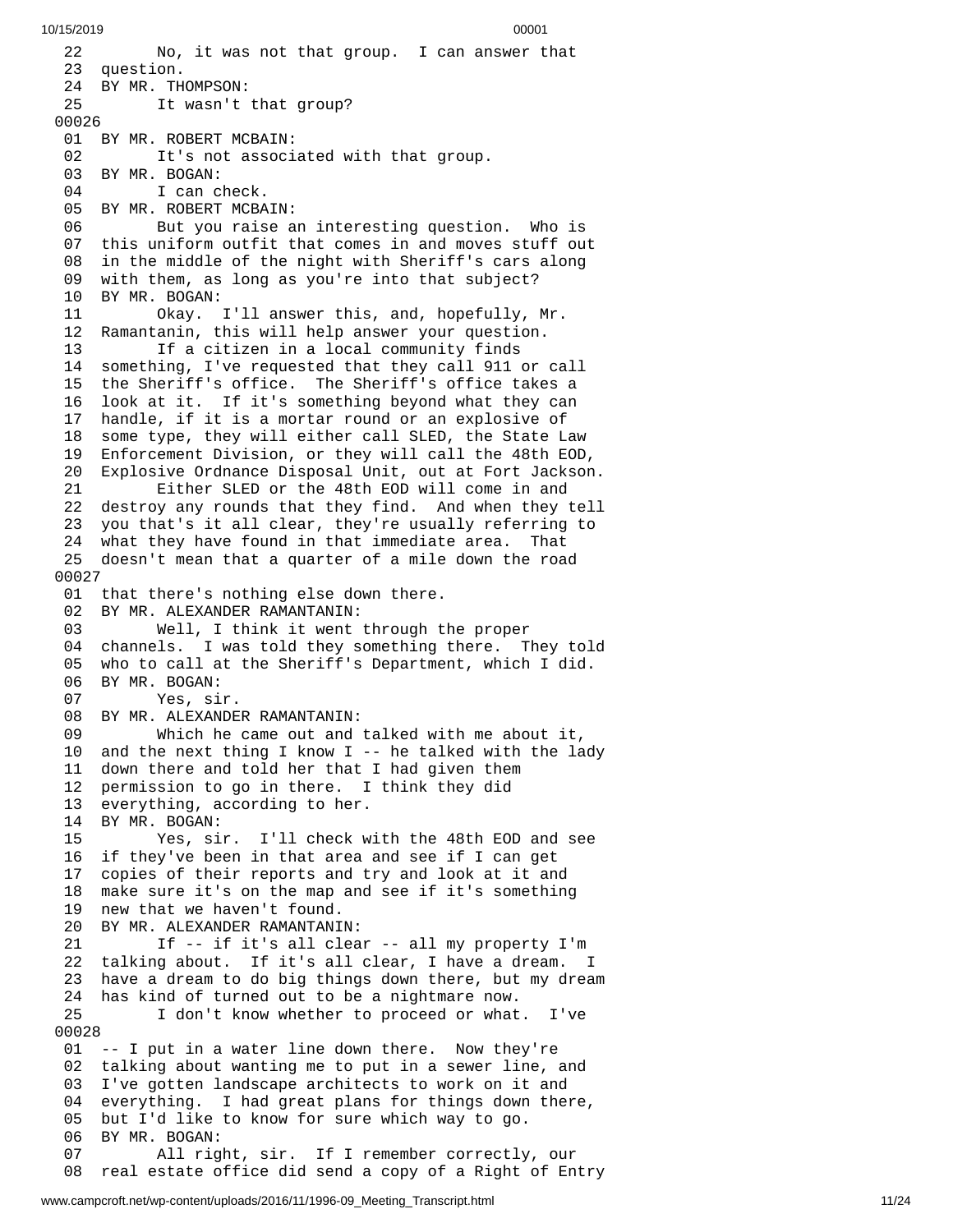0 9 to you, and  $I'll$  -- I thought they had, and  $I'll$ 1 0 d o u b l e c h e c k m y r e c o r d s. 11 Okay. If not, if y o u c a n l o o k a t w i t h m e o n t h e 1 2 map to make sure that we're not missing your property, 13 if there's something that we're supposed to be looking 1 4 at, because I remember the day that, I think, we had 1 5 your name on the list as potentially sending out a 16 Right of Entry request to you. 17 And if they sent you one , t h e n t h a t m e a n s t h a t 18 come November, when we do the additional sampling, 19 that that's when we'll start coming in during that 20 November through April time frame to sample any of 21 those properties, which, I think, your's is included. 22 After they sample those properties, if they jus t 23 -- if they look at it and say, "Well, we don't think 24 anything is there. The only thing we're picking up 25 are nails and barbwire," then they'll write a 0 0 0 2 9 01 statement as such, and then get back with you and say, 02 "All we found at this point indicates there's nothing 03 on your property." 0 4 If they find there is something there that we 05 need to clean up, then, as we've done with the State 06 Park and the others, we'll come in and include your 0 7 property and everybody else's property that might have 08 something else on it in a removal action where we'll 09 come in and clean up any of the ordnance that's been 10 identified on your property. 11 BY MR. ALEXANDER RAMANTANIN: 12 All right. 13 BY MR. BOGAN: 14 Okay. Now if you have a n y q u e s t i o n s , y o u k n o w , 15 I'll give you one of my business cards and you can 16 give me a call at any point. 17 BY MR. ALEXANDER RAMANTANIN: 18 Uh-huh (affirmative re s p o n s e ). 19 BY MR. BOGAN: 20 And if you don't want to place a l o n g d i s t a n c e 21 call, just ask me to call you back and I'll do that to 22 save you a call. 23 BY MR. ALEXANDER RAMANTANIN: 24 Okay. Thank you. 25 BY MR. BOGAN: 00030<br>01 Yes, sir. 02 BY MR. OSBORNE: 03 I have a question. Isn't the Corps of Engineers 04 and the Army at Fort Jackson the same army? 05 BY MR. BOGAN: 06 Yes, si r. 07 BY MR. OSBORNE: 08 The United States? And you can't coordinate and 09 get reports from them on what they're doing? 10 BY MR. BOGAN: 11 Yes, sir. But how many people are in the United 12 States Army, sir? 13 BY MR. OSBORNE: 14 I'm not talking about that. I'm talking about 15 the unit at Fort Jackson. Can't they report to you 1 6 guys of what's going on in certain areas of the State? 1 7 BY MR. BOGAN: 18 I'll talk with Fort Jackson just to make sure if 19 this is an instance where they've come up and haven't 2 0 given me that information, then I can make sure they 21 can give it to us.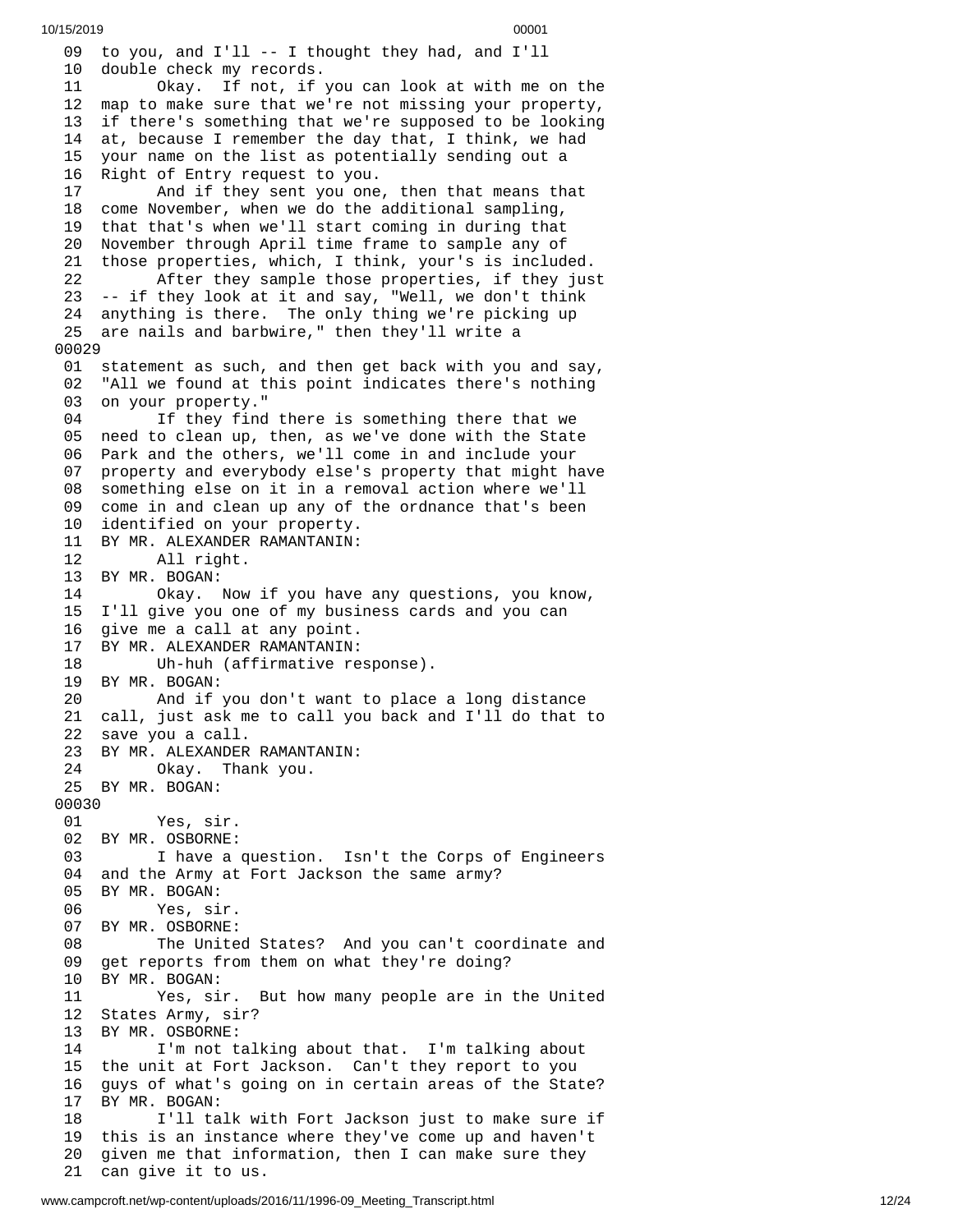2 2 There is no formal chain from the 48th EOD to 2 3 m e. T hey go up through their chain up through the 24 Force Com to the Pentagon, then it will come back 25 down. So, I'll try and bypass any of that up the 0 0 0 3 1 01 ladder, back down the ladder and see if there is any 02 information. 03 BY MR. OSBOR N E: 04 The other thing I find rather interesting, I 05 purchased a 200 channel ultra band with 800 megahertz 0 6 and so forth, and the stuff that's coming out on it, 0 7 especially on the military frequency, as to what's 0 8 happening around here. It gets sort of interesting. 09 Now at this point, is this something that shou l d 10 be reported to you guys when I hear it or just forget 11 it? 1 2 B Y M R. B O G A N: 13 Well, i f y o u t h i n k t h a t i t's s o m e t h i n g i l l e g a l 14 or something that might affect the work that we're 1 5 doing here in Croft, please let me know, and I'll try 1 6 and check it out, just as with one rumor that you had 1 7 called me and Gary Henderson called me about where we 18 checked on it. 19 And I'll m e n t i o n t h i s. T h e r e w a s a r u m o r t h a t 20 Friday night or Saturday morning, excuse me, at 2:00 2 1 a.m. I think it was between 2:00 a.m. and 5:00 a.m., 22 something like that, several Army -- what they called 23 duce and halfs, two and a half ton trucks, and these 24 new jeeps of the Army, several Army majors, FBI and 25 SLED were all on site removing something; and Mr. 00032 01 Osborne called me and I checked into it, and the 48th 02 EOD out of Fort Jackson said they had never seen 03 anybody down here to do anything as such. 04 The FBI and the names I've given had said we 05 don't have anybody with that name within the State of 0 6 South Carolina who does any of that work. 07 So, if you'll get that information to me, I'll 08 check up on it; and if it's true, then I'll get that 0 9 back to you. If it's not, I'll get that back to you, 1 0 a l s o. 11 BY MR. ROBERT MCBAIN: 12 Do you have any w a y o f c h e c k i n g i n t o T e n n e s s e e , 13 the subject unit that's moving to Tennessee and 14 Virginia? Does you area of interest extend that far? 1 5 B Y M R. B O G A N: 16 We have a n o f f i c e i n N a s h v i l l e , i n t h e N a s h v i l l e 17 District. 18 BY MR. ROBERT MCBAIN: 19 Okay. What abo u t e a s t e r n T e n n e s s e e ? 20 BY MR. BOGAN: 21 My office only covers the State of South 22 Carolina. 23 BY MR. ROBERT MCBAIN: 24 The State of South Carolina. 25 BY MR. BOGAN: 00033 01 But I can -- I can get the office phone numbers 02 for any others you need. 03 Any other question s o n o u r w o r k t h a t w e'v e d o n e 04 up to this point? 0 5 ( N O R E S P O N S E ) 06 BY MR. BOGAN: 07 We're l o o k i n g a t c o m i n g i n t h i s - - - 08 BY MR. GEORGE MULLINAX: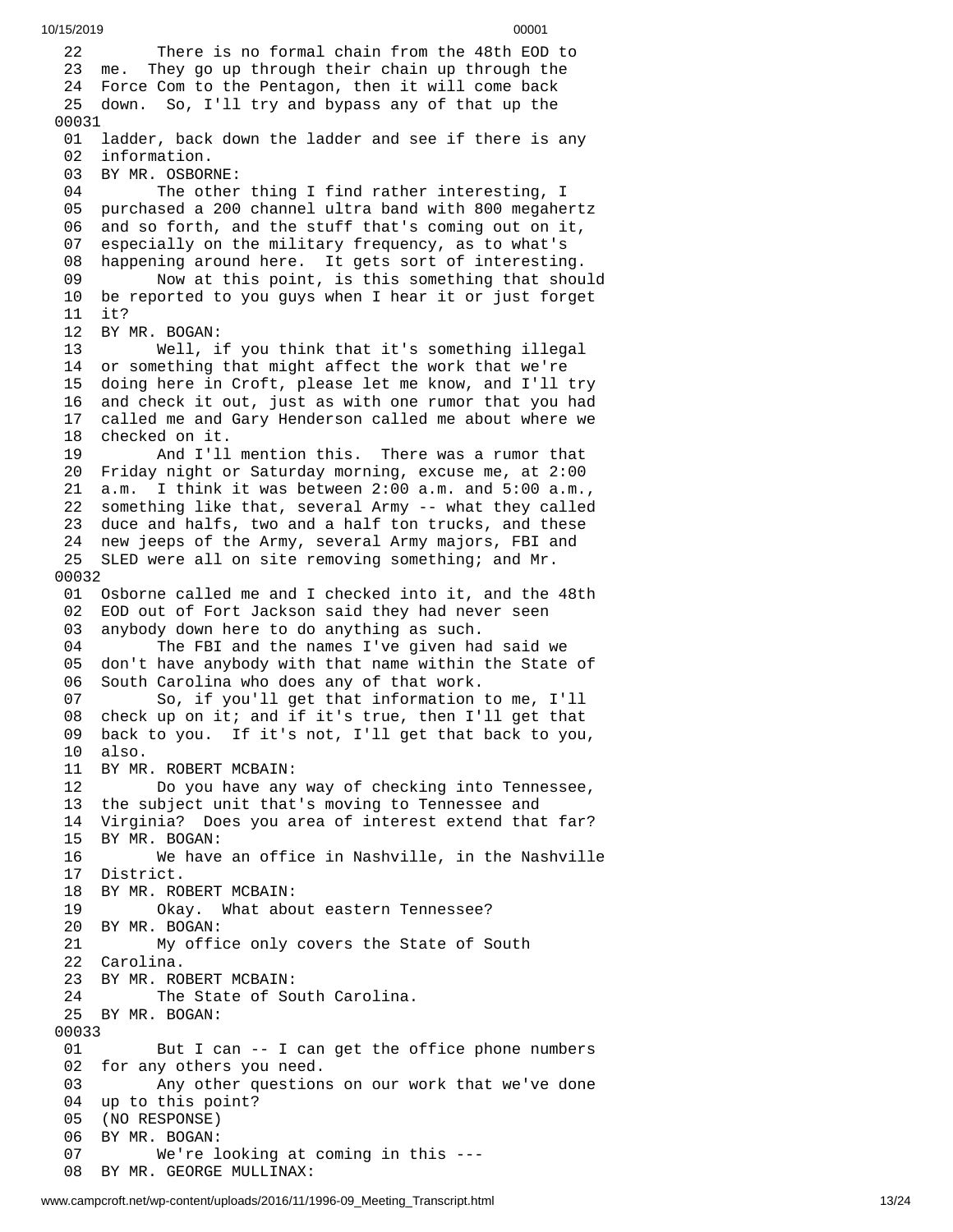0 9 There's a question. 10 BY MR. BOGAN: 11 Yes, ma'am. 12 BY MS. ELIZABETH O'CONNOR 13 I've got a question about Southside Park. I'm 14 with the Spartanburg Freewheeler Bicycle Club, and we 1 5 would like an update on the status there. 16 I was under the impression that everything south 17 of the river had already been cleared, and now I'm 18 hearing information that that's not necessarily the 19 case, and we've got a lot of members that go out there 20 and use that area. 21 BY MR. BOGAN: 22 Okay. You'l l h a v e t o d e s c r i b e t o m e w h e r e i n 23 Southside Park you're referring to. 24 BY MS. ELIZABETH O'CONNOR:<br>25 It's -- it's the por 25 It's -- it's the portion of the Park with the 0 0 0 3 4 01 old landfill in it. 02 BY MR. BOGAN: 03 Okay. were two areas near there that have 04 been listed, I believe, it's the low priority and 0 5 maybe medium priority to do some additional work on 0 6 i t. A nd afterwards, if you'll look at this map ---0 7 BY MS. ELIZABETH O'CONNOR: 08 Okay. 09 BY MR. BOGAN: 10 Okay. It identifies o n t h e r e w h e t h e r t h e y'r e 11 either A5, A6 or A7. 12 Come November when our contract comes in, 13 they're to come in and scan those areas for any 14 potential ordnance contamination. 15 BY MS. ELIZABETH O'CONNOR: 16 Uh-huh (affirmative respons e ). 17 BY MR. BOGAN: 18 If there is anything, we'll say, we'll clean 19 that up. If there's not, then we'll say that no 20 further action is recommended in that area. 21 BY MS. ELIZABETH O'CONNOR: 0kay. Thank you. 23 BY MR. BOGAN: 24 We're driving along with the cleanup i n A r e a 7. 25 Right now they're moving a little bit faster than the 0 0 0 3 5 01 scheduled completion times. They are slowing down a 02 little bit because of the ordnance that they're 03 finding in the impact area at the moment. 04 For example, they found six mortar rounds 05 yesterday, 11 mortar rounds today, so that does slow 06 them down. 07 They were cleaning approximately 40 grids per 0 8 week up until this point, which would have gotten them 0 9 -- if they didn't run into any heavy contamination, 10 they would have been finished by the last week of 1 1 September or the first week of November -- excuse me, 12 October. 13 So, hopefully, we'll finish a week or two ahead 14 of the schedule and go on to Area A39 and OOU2. 15 ESE, Environmental Science and Engineerin g , i s 1 6 going to be here in November to start doing their 1 7 sampling. They have projects engineering that's going 18 to be doing sampling on OOU6 and expect -- after we 19 finish doing the next EE/CA with ESE, unless someone 20 comes up and tells us an additional area, we really 21 won't don't know of anything else, and we'll take that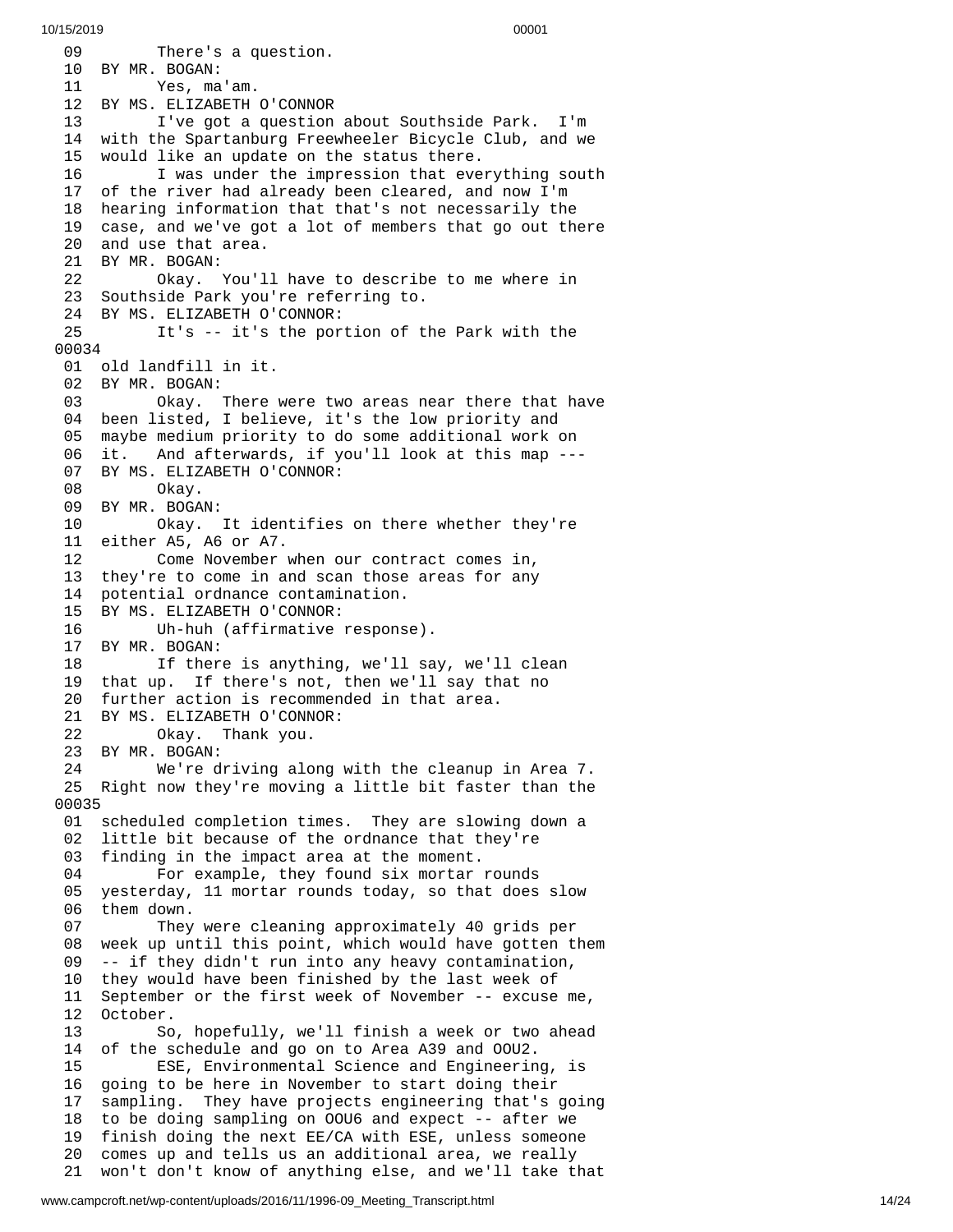22 to removal, and then we'll stop at that point. 23 Yes, sir, and your name, please, sir. 24 BY MR. CHARLES PHILLIPS: 25 Buddy, I can show you where I've buried s o m e 0 0 0 3 6 01 ammunition out there. 02 BY MR. BOGAN: 0kay. 04 BY MR. CHARLES PHILLI P S: 05 Anytime you find time to go with me over there. 06 BY MR. BOGAN: 07 All right, sir. If you'll let me get your name 08 and phone number after the meeting, and then I'll 09 contact you after the meeting. 10 BY MR. CHARLES PHILLIPS: 11 I talked to -- one of them called me. I talked 12 to one of the rangers out there. 13 BY MR. BOGAN:<br>14 Yes, si Yes, sir. 15 BY MR. CHARLES PHILLIPS: 16 And one of the engineers called me and talked t o 17 me right before Easter, and he was supposed to call me 18 back and never has. 19 BY MR. BOGAN: 20 All right, si r. 21 BY MR. CHARLES PHILLI P S: 22 And I was one of t h e l a s t t r o o p s t o c o m e t h r o u g h 2 3 h e r e. 24 BY MR. BOGAN: 25 Okay. I'l l g e t w i t h y o u a n d g e t y o u t o s h o w m e 0 0 0 3 7 01 where you buried that ammunition. That will be a 02 great help. I appreciate it. 03 Any other questions about what we're doing at 04 this point? 05 BY MR. SANFORD SMITH: 06 All these round s w e f o u n d , W a y n e , a r e t h e y a l i v e 07 or dead? 08 BY MR. BOGAN: 09 Alive, s i r. 10 BY MR. THOMPSON: 11 Mow deep are they? 1 2 B Y M R. B O G A N: 13 All the r o u n d s f o u n d i n O O U 1 B , o f c o u r s e , i t w a s 14 a surface clearance, and those were all found on the 15 surface. There were nine 60s and two 81 millimeters. 16 The rounds so far in OOU7, the deepest has been 17 14 inches, and the closest to the surface has been tw o 18 inches. It looks like the average right now is about 19 five to six inches, and I have this here if anybody 20 wants to look at this. It lists the depth of each one 2 1 o f t h o s e. 22 BY MR. CONSTANTINE RAMANTANIN: 23 And how -- how deep are t h e y g o i n g ? I m e a n , h o w 24 do we know what's down there? 25 BY MR. BOGAN: 00038 01 Through the sampling we've done up to this 0 2 point, because of the soil in this area being as dense 0 3 as it is with the clay and the rock from the mortars, 04 which are a little bit lighter than the normal 05 artillery, most everything that we've found has been 06 22 <code>inches -- between zero and 22 inches from the  $\overline{a}$ </sup></code> 0 7 surface. Only one or two -- few cases have found 0 8 anything deeper than that. All right.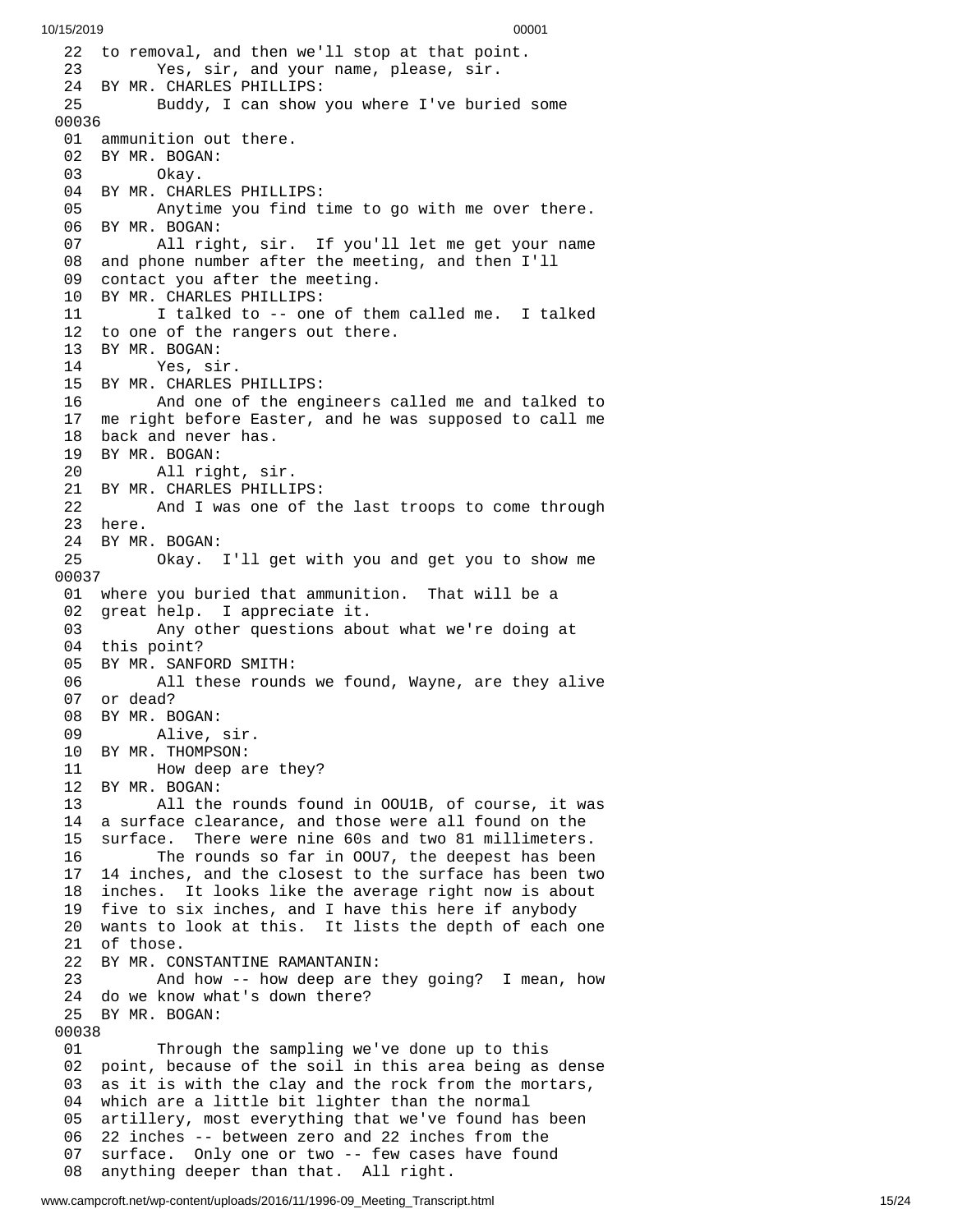0 9 If you've got something that's construction 10 buried over some of the materials, we might find 11 something deeper than that, but anything should be 12 found within the two foot of the surface. 13 BY MR. ROBERT MCBAIN: 14 How deep are you prepared to go wit h y o u r 15 organization? 16 BY MR. BOGAN: 17 Just as we've done in Area 7, which is the 18 ranger's station and the recreation areas within the 19 State Park, if the sampling tells that we should not 20 find anything deeper than two foot, then we'll set a 21 contract up and go down to two foot. 22 BY MR. ROBERT MCBAIN:<br>23 Well, how deep 23 Well, how deep does your equip m e n t g o ? 24 BY MR. BOGAN: 25 I don't know all of the specifications on the 0 0 0 3 9 01 equipment, but I think some of them we have go down to 02 six foot with the 60 millimeter mortars. 03 BY MR. ROBERT MCBAIN: 04 But you don't have any that can go deeper than 05 that? 06 BY MR. BOGAN: 07 No, sir. 08 BY MR. ROBERT MCBAIN: 09 Do you have access to satellite scanning? 10 BY MR. BOGAN: 11 Yes, sir. We've actually used some -- a little 12 bit of satellite imagery on the site. We've also used 13 something through JPL, Jet Proportions Laboratory, 14 where they did the fly over the site trying to use a 15 special type of radar image, but because of the high 16 clay and water content in the soils, we weren't able 17 to get any data. 18 Now that same equipment used out in a desert can 1 9 pick up chicken wire, they said, down to two feet in 20 the soil. But here, they couldn't pick anything out 21 of the soil because of the rocks and water. 22 BY MR. ROBERT MCBAIN: 23 Have you had any contact with Phillips Petroleum 24 and some of the other places? 25 BY MR. BOGAN: 00040 No, sir. 02 BY MR. ROBERT MCBAIN: 03 Back to my question, how deep are you people 04 prepared to go? Do you have any indication of going 05 anything other than six feet? 06 BY MR. BOGAN: 07 No, sir. A ll the mortar rounds, based on 08 experience from this site and others, we shouldn't be 0 9 finding the rounds any deeper than four foot, and in 10 this site the only thing we're finding are within two 11 feet. 12 If we find an area where the rounds are going 13 deeper, for example, on Dr. Lowry's property where we 1 4 have the 105 millimeter rounds instead of just the 1 5 mortars, those rounds have a tendency to go deeper, 1 6 and in that case, we will go deeper. 17 Any other questions? 18 BY MR. SANFORD SMITH: 19 Wayne, any estimate on the -- m a y b e S h a n n o n c a n 20 answer this. Any estimate on when parts of the Park 21 will reopen?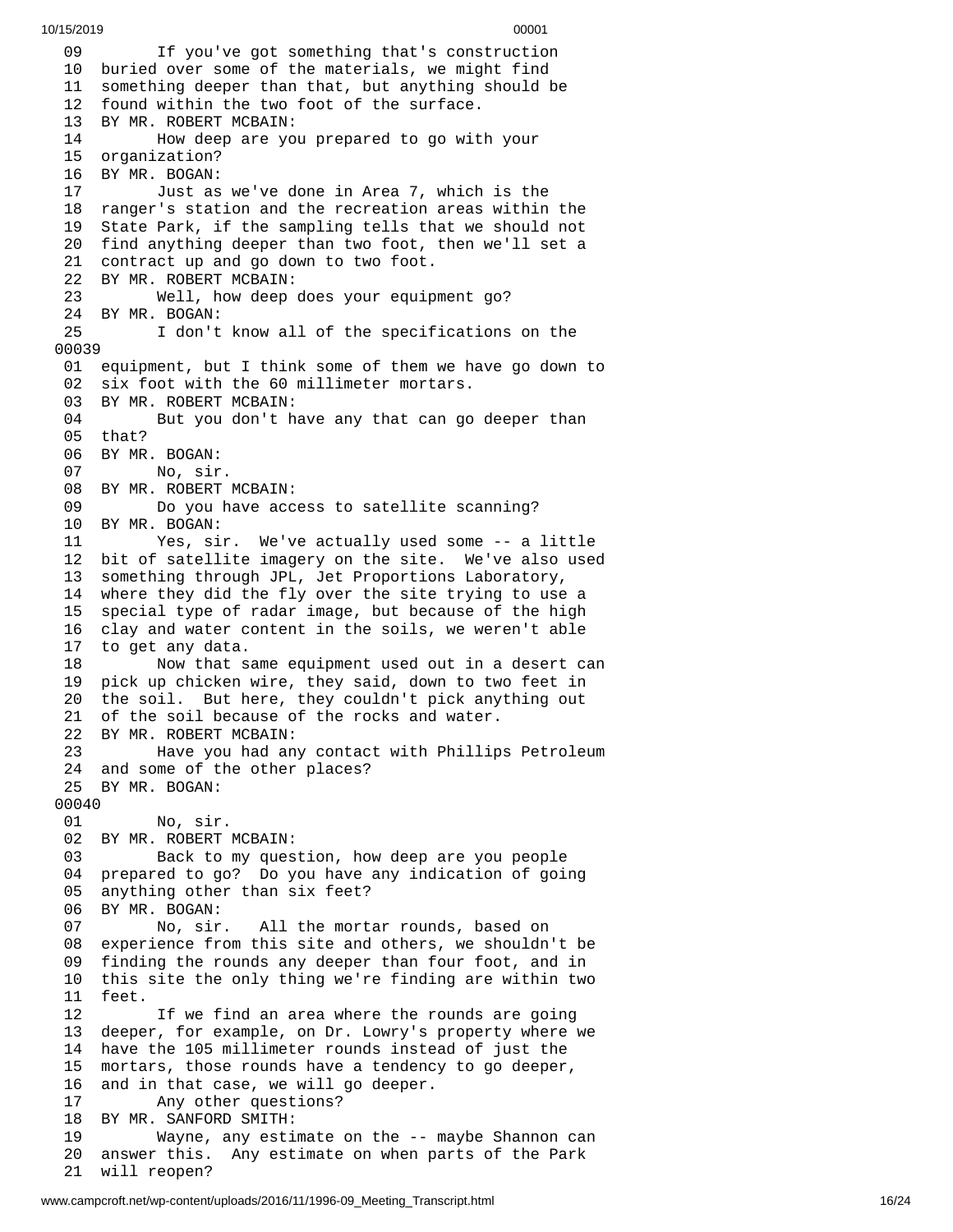22 BY MR. BOGAN: 23 I'll have to double check with the Parks office 24 in Columbia, but I would assume that once we give them 25 clearance notification saying that OOU7 has been 00041 01 cleared down to the two foot depth and that it's safe 02 for the public to go back into, I would expect them to 03 come in shortly thereafter and open back up that area 04 of the park. 05 BY MR. SANFORD SMITH: 06 Have you got an educated guess when that will 0 7 b e ? 08 BY MR. BOGAN: 09 I'm hoping, sir, that when we clean OOU7 about 10 the 23rd of October, that it's sometime around that 11 time frame. 12 BY MR. SANFORD SMITH: 13 Oh, okay. 14 BY MR. BOGAN: 15 One of the things that that's going to do when 16 we open up Area 7, that covers the two campgrounds, 17 the horse ring, the fitness trail, and there's also 18 the trail head next to the trails -- the horse trails, 19 that is, the biking trails -- therefore, all the 20 biking trails, with the exception of the two up to the 21 northern part next to Henningston Road, that should 22 open those trails back up, also. So, that would open 23 up probably, what, 80 percent of the Park again. 24 BY MR. GARY HENDERSON: 25 Wayne, I see you're clearing Area 7 down t o t w o 0 0 0 4 2 01 feet. 02 BY MR. BOGAN: 03 It's down to two foot. If they find anything 04 deeper, they go -- they have the authorization to go 05 down to four foot. 06 BY MR. GARY HENDERSON: 07 So you're discounting the EOD regulation or 08 their -- their regulation on the four feet? 09 BY MR. BOGAN: 10 No, sir. The EOD regulation is a standard that 11 is set aside and it says down in the construction area 12 for a recreational area, like we have in the State 13 Park, go down to four foot. 14 BY MR. GARY HENDERSON:<br>15 Uh-huh (affirmat 15 Uh-huh (affirmative r e s p o n s e ). 16 BY MR. BOGAN: 17 However, the regulation, wheth e r i t's 18 specifically in that one or another one, will make it 19 two, and it states that if we have evidence showing 20 that the rounds are shallower or don't all go down to 21 four foot, then we can recommend through an 22 engineering study to go at a shorter depth. In which 23 case, we recommended two foot in the Engineering 24 Evaluation. 25 Actua l l y , t h e y r e c o m m e n d e d - - t h e y f o u n d r o u n d s 0 0 0 4 3 01 down to 22 inches, and they recommended two foot, 02 which is two inches down, just to make it an even 03 number. We went ahead and set it up so that they go 04 down to four foot, if they found something that's 05 deeper at four foot. 06 BY MR. CONSTANTINE RAMANTANIN: 07 And if they found someth i n g d e e p e r t h a n t h a t 08 four feet?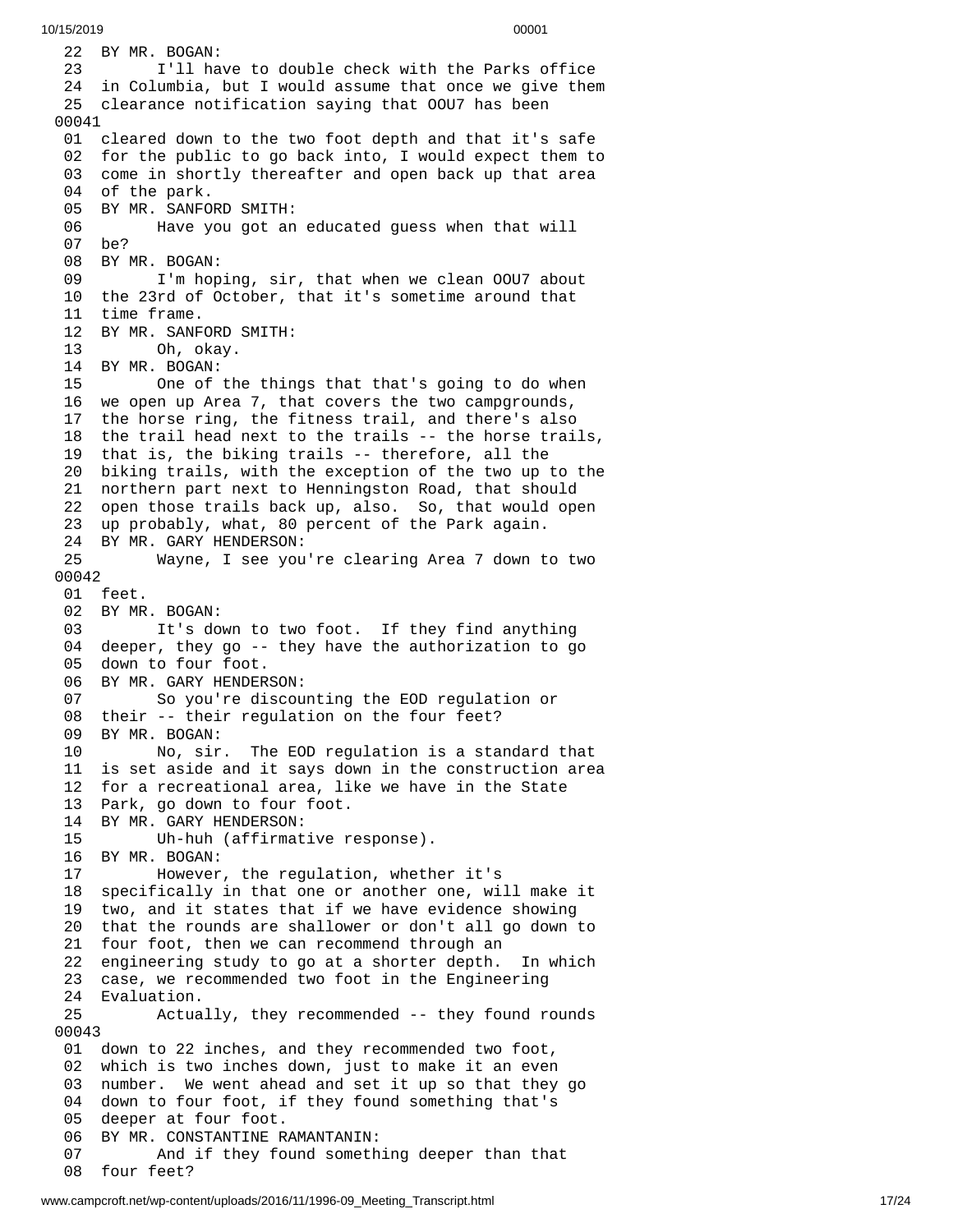09 BY MR. BOGAN: 10 That would be a call of the safety guy. If they 11 dig down to four foot and they still get a strong 12 signature from the magnetometer with a reason to 13 believe that there is a mortar round there or an 1 4 artillery shell of some type, and in the Park we deal 15 with mostly mortar rounds, then that's up to the 16 safety guy. If he believes that it's endangering the 1 7 public, he can make the authorization to change the 18 contract and go down deeper. 19 BY MR. CONSTANTINE RAMANTANI N: 20 What about on private la n d ? 21 BY MR. BOGAN: 22 Any of t h e l a n d w h e r e w e c o m e i n a n d w e 23 recommend two foot or four foot, our guys -- it 24 doesn't matter whether it's on State or private land. 25 It's a mortar round and our job to get rid of it. 00044 01 BY MR. CONSTANTINE RAMANTANIN: 02 And is there any conceivable forecast as to how long this entire project may take? 04 BY MR. BOGAN: The original estimate was the year 2001 to go 06 through everything. We probably expect that, after w e 0 7 do the Engineering Evaluation which starts in 08 November, then the final report is due in April of 09 9 '97. To get a contract in place and to get that 10 contractor removing ordnance like it is now, it 11 probably will take another year and a half to two 1 2 years. 13 They're -- you count from April of '97, then I'm 14 hoping no later than the summer of '99 to have 15 everything finished. That's two years earlier than 16 originally said. 17 BY MR. OSBORNE: 18 I have a question. That magnetometer will go 19 down to four feet? 20 BY MR. BOGAN: 21 Dependi n g o n w h i c h o n e y o u g o. T hey're set --22 and the quality of the magnetometer you're using. 23 Some will go down to two feet and some are set to g o 24 down probably set at six feet, and I don't have the 25 specifications in front of me to tell you exactly 0 0 0 4 5 01 which one goes which. 02 BY MR. OSBORNE: 03 But we're just setting them and only going four 04 feet or four -- or only two feet? 05 BY MR. BOGAN: 06 They're setting the standards within the State 0 7 Park. They're using the magnetometers and calibrating 08 it down to four foot for a 75 millimeter round. 09 BY MR. HAYES: 10 Wayne, on that second EE/CA, have they se t a 11 date when start sampling some of the areas outside of 12 the Park boundaries? 13 BY MR. BOGAN: 14 The second EE/CA deals primarily with the areas 15 outside of the State Park boundary. There are a few 16 that are within the boundaries of the State Park. 17 The areas, specifically around residences, t h e 18 area here off to the side, has been our number -- on 19 that site -- number one priority because that's the 20 closest to the public, and we're looking to starting 21 doing those areas around November, the 15th of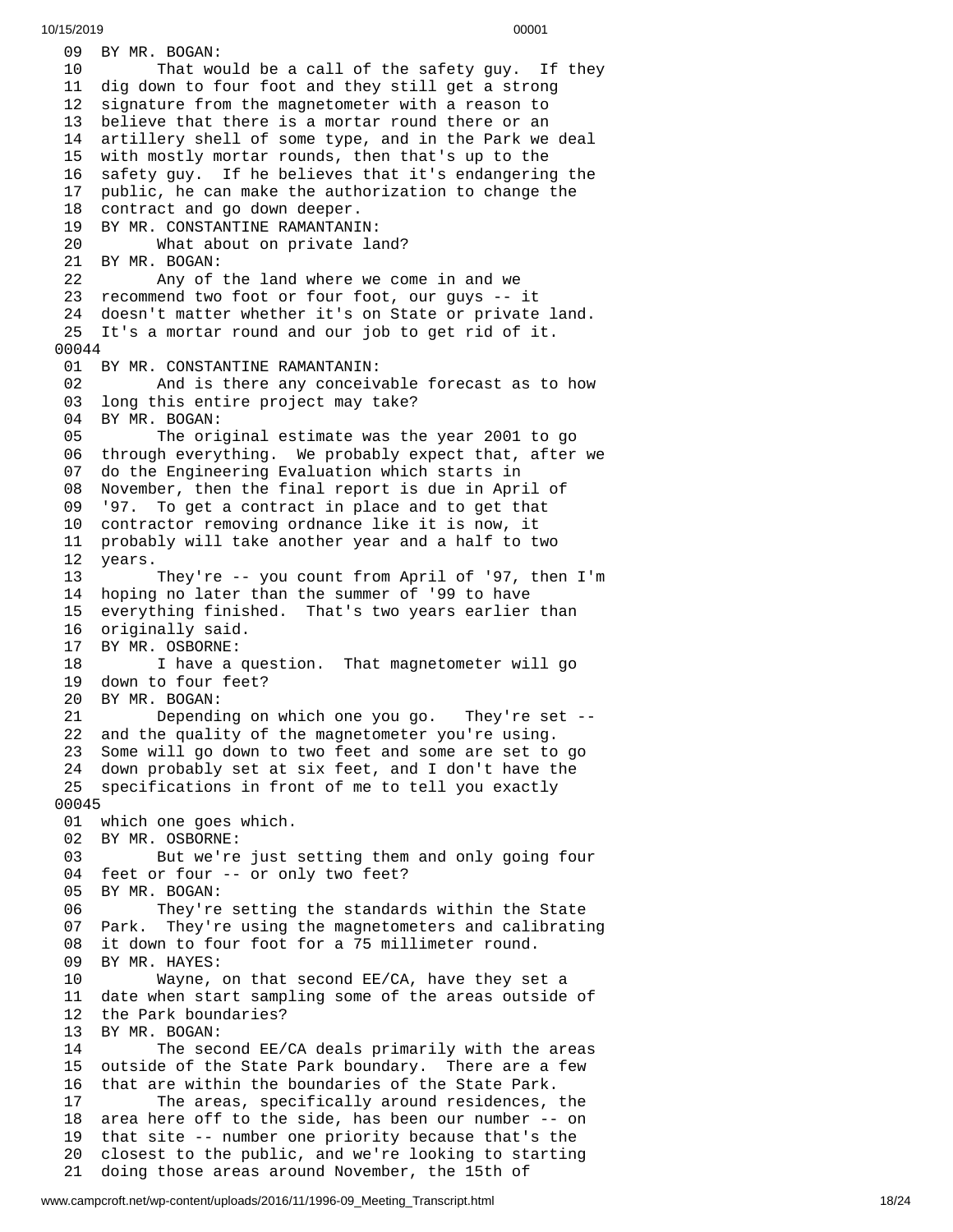22 November. 23 BY MR. HA Y E S: 24 But has money been approved for the second 25 EE/CA? 0 0 0 4 6 01 BY MR. BOGAN: 02 The money is already in place for the second 03 EE/CA, yes. 04 BY MR. HAYE S: 05 Okay. 06 BY MR. BOGAN: 07 They're negotiating the contract right now. 08 BY MR. ROBERT MCBAIN: 09 That strikes particular, Wayne. We hear rumors 10 at one time the Corps have detailed maps of where 11 everything, including the bombs that are six big and 1 2 maybe as many as 60 small were located. Those -- we 1 3 also hear rumors that those maps were stolen from the 1 4 alphabet boys out there on Dairy Ridge Road. Do you 15 have any comment on that? 16 BY MR. BOGAN: 17 Yes, sir. This issue has come up several times 18 before. We've had problems getting some maps. This 1 9 map, plus the ones that you'll find in the Public 2 0 Library, detail just about everything that we have, 21 and you'll have some historical maps that are in 22 there. 23 There were some maps stolen from one of our 24 contract trailers early on. However, they were maps 25 just like this and re-created on current data, and 0 0 0 4 7 01 that's when the guys were doing some of their 02 clearance work. 03 BY MR. ROBERT MCBAIN: 04 Do you and your f i l e s h a v e c o p i e s o f a n y o f t h e 0 5 material that has subsequently disappeared from the 0 6 National Archives dealing particularly with Camp Croft 0 7 and two other sites which are out of your area of 0 8 jurisdiction. 09 Do you have any -- there was a contract 10 researcher in the National Archives, and in the 1 1 meantime the -- following the move of one building 12 down to the new building, some of the Camp Croft 1 3 material disappeared. 14 Do you people h a v e - - a n d t h i s c o n t r a c t 15 researcher was under contract with the Corps of 16 Engineers of Charleston. I have personally verified 1 7 t h a t. 18 Do you have any of those maps in your possession 19 in Charleston? 20 BY MR. BOGAN: 21 All rig h t , s i r. D o y o u k n o w t h e t i m e f r a m e w h e n 22 that contract person was doing this? 23 BY MR. ROBERT MCBAIN: 24 Six months. Within the last six months. 25 BY MR. BOGAN: 00048 01 Yes, sir. And the Corps of Engineers of 02 Charleston does not hire a contractor of any sort to 0 3 any work in the National Archives for this particular 0 4 project. Any contractors hired up to this point have 05 been out of Huntsville. 06 Now, it's possible she may have been hired by 0 7 Huntsville to do work for Charleston. Okay. 08 BY MR. ROBERT MCBAIN: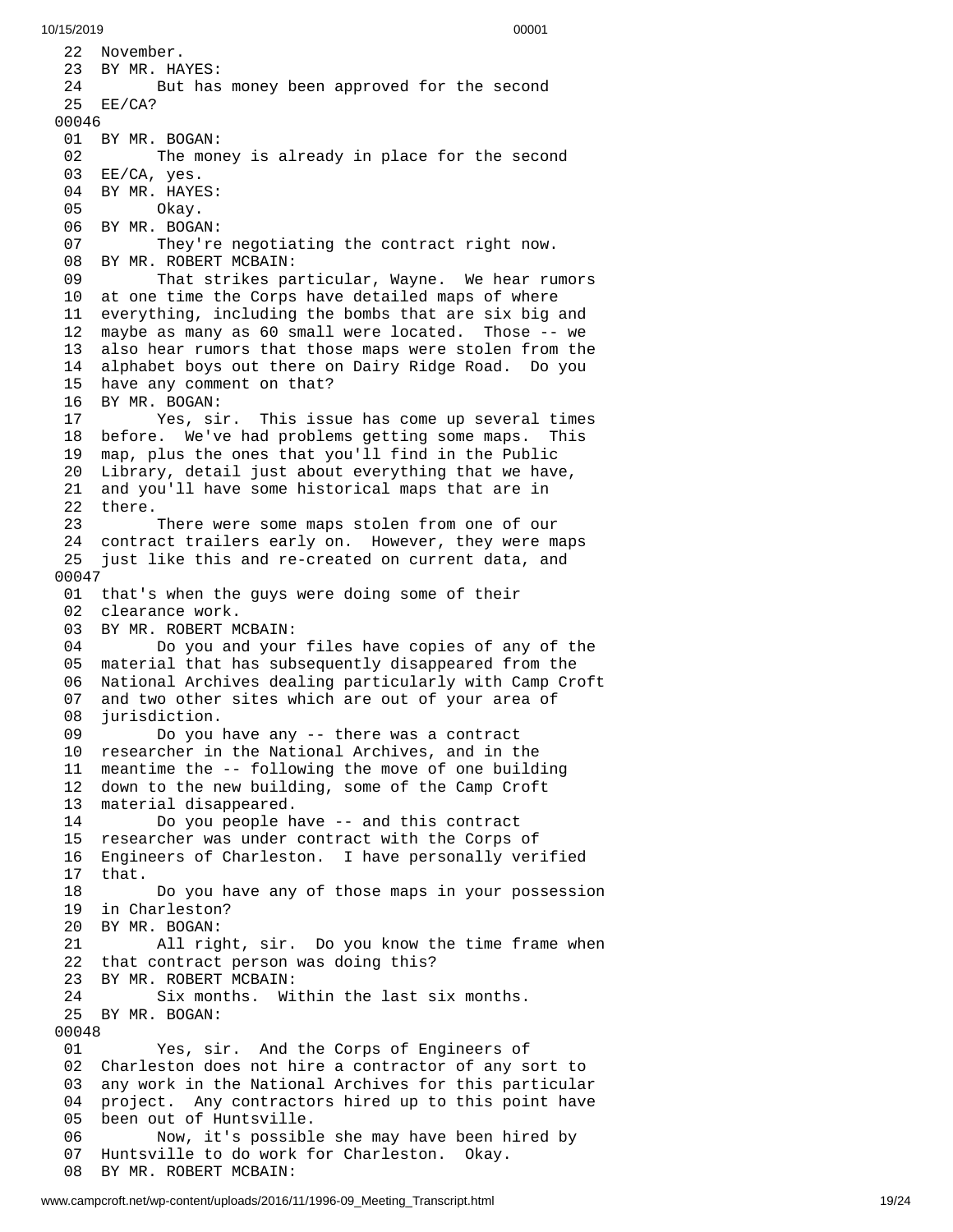10/15/2019 00001 9 Well, carrying Huntsville comes much farther 10 then. Were you part of this meeting when the people 11 from Huntsville that were in here yesterday? 2 B Y M R. B O G A N: 13 The one with DHEC and the two residents? 14 BY MR. ROBERT MCBAIN: No, I'm talking a b o u t t h e o t h e r g r o u p f r o m 16 Huntsville that came in quiet and left quiet. The 7 same people that are on the Internet looking to buy 8 property within the cantonment area. Is that any part 19 of your organization? 20 BY MR. BOGAN: No, non e t h a t I k n o w o f , s i r. We have a list of the project s r e l a t e d t o C a m p 23 Croft, which are a part of the Supplemental Archives 24 Search Report in the library. Now whether some of 25 those are missing or not, I'll have to look and try 0 0 4 9 01 and see if there is anything that might be missing 02 over the years, and I don't know of any reports or 3 anything disappearing within the last couple of 4 months; and actually, it hasn't been about six months. The Supplemental Archives Search Report was completed in January, I believe. December or January. It's now September. All the research done for that report was done -- completed essentially three months prior to that. It was almost a year ago now. BY MR. ROBERT MCBAIN: Well, that could have been within the time frame then. This person told me personally that they were hired by the Corps of Engineers in Charleston. They did not mention Huntsville, but they got very upset when I mentioned the fact that I was familiar with the Camp Croft area and ceased to talk at that point in time. They specifically said Corps of Engineers in Charleston. BY MR. BOGAN: All right, sir. I can give you the name of our contracting office, the chief of our contracting office and you can call her directly to verify whether or not that person did ever work under a contract with the Corps of Engineers out of Charleston. BY MR. ROBERT MCBAIN: 00050<br>01 0kay. BY MR. LITTLEJOHN: What was the name of this person and who did she allegedly work for? BY MR. ROBERT MCBAIN: That is part of the files that are still in Washington. BY MR. LITTLEJOHN: You didn't get this person's name when you talked with her? BY MR. ROBERT MCBAIN: I got it at the time, but I left it with the 13 people in Washington.<br>14 BY MR. DAVID MULLINAX BY MR. DAVID MULLINAX: Could I have the address of that web site where they trying to get it from. BY MR. ROBERT MCBAIN: Yeah, they're strange. They're coming out of Sao Paulo, Brazil. They're coming out of Stuttgart, Germany. They're coming out of ---

BY MR. DAVID MULLINAX: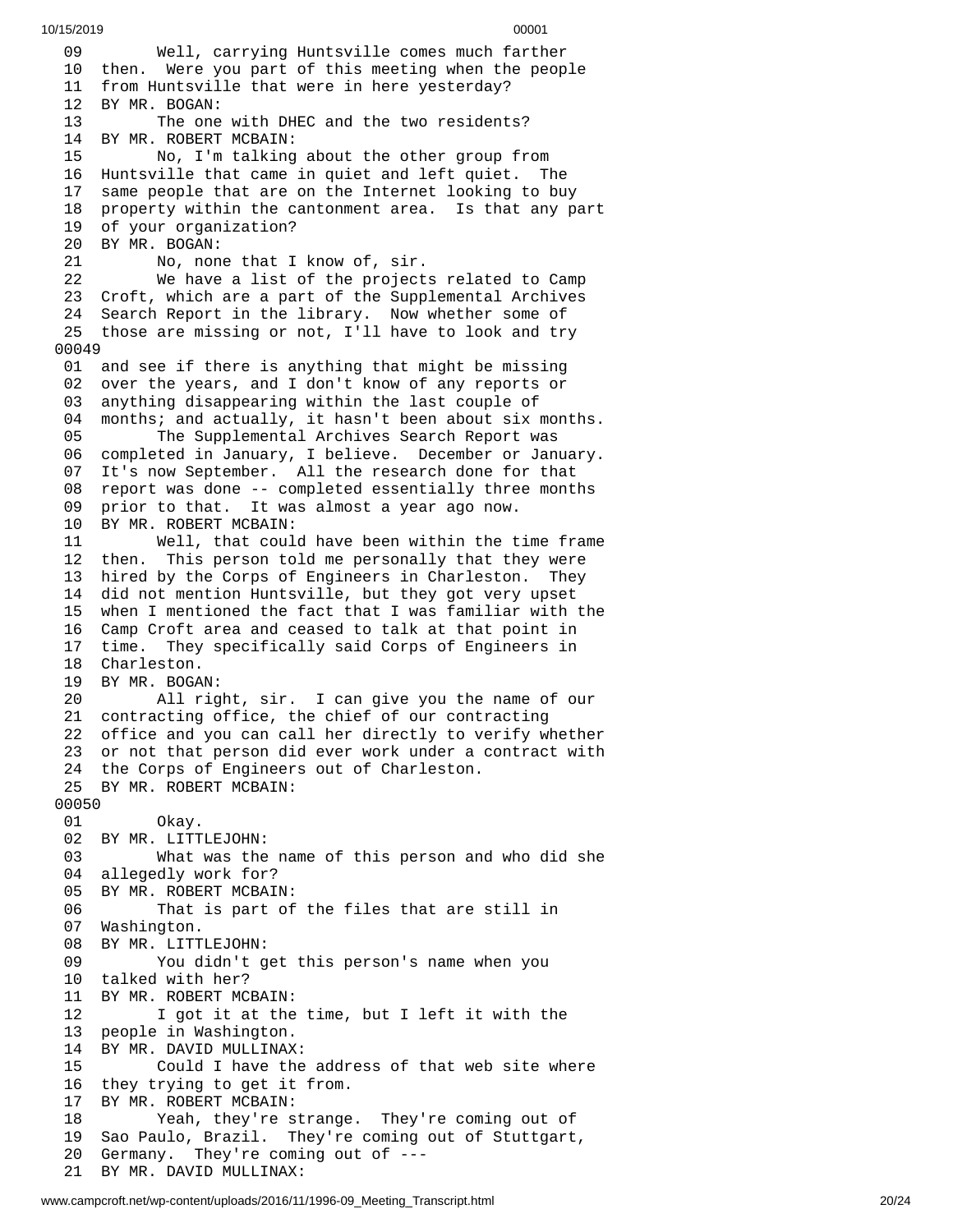2 2 That's -- that's -- I understand that, but can I 23 get the address where these solicitations are coming 24 from on the web? Could we get that ---25 BY MR. THOMPSON: 00051 01 Do you hav e t h e w e b a d d r e s s ? 02 BY MR. ROBERT MCBAIN: 03 They don't leave any. 04 BY MR. DAVID MULLINAX: 05 Well, they do. There's a l w a y s a r e t u r n p a t h. 06 BY MR. ROBERT MCBAIN: 07 They -- they don't list anything. It's all been 08 questions, no answers. 09 BY MR. DAVID MULLINAX: 10 Can you --- 11 BY MR. ROBERT MCBAIN: 12 We sent E-Mail o u t a n d t r i e d i t a n d d o n't g e t 13 anything. They don't answer. 14 BY MR. LITTLEJOHN: 15 I don't understand. If they're trying to buy 1 6 property in the old cantonment area and they're not 1 7 giving an address, what's the purpose? How can ---18 BY MR. ROBERT MCBAIN: 19 They called in and asked for the real estate 20 people who are handling this particular property. 21 BY MR. LITTLEJOHN: 22 Well, there has to be some type of contact p o i n t 23 that these people are using. 24 BY MR. ROBERT MCBAIN: 25 It came and went too fast for the people to have 0 0 0 5 2 01 seen it. 02 BY MR. DAVID MULLINAX: 03 But there's a record. There's -- there's --04 there's addresses. There's replies to E-Mail. I 0 5 mean, it's a touch of a button. I know. I do it 06 every day, so, I mean, tell me who has told you, and I 07 will get in touch with them or was it you personally. 08 BY MR. THOMPSON:<br>09 We should We should know that. 10 BY MR. DAVID MULLINAX: 11 Because, I mean, I can look at your computer, 12 and I'll get the address myself. 13 BY MR. ROBERT MCBAIN: 14 I don't have a computer. 15 BY MR. DAVID MULLINAX: 16 Well, then, give me the name of the person that 17 this is coming from. 18 BY MR. ROBERT MCBAIN: 19 You give me your name and I'll have them contac t 20 you. 21 BY MR. DAVID MULLINAX: 22 Very well. 23 BY MR. ROBERT MCBAIN: 24 I don't know if they can give the foreign 25 contacts listed or not. They came and went, 0 0 0 5 3 01 apparently, so fast, and this is from my understanding 0 2 -- I'm sure you experts will tell me I'm wrong, but my 03 understanding was that their scanning went so fast and 04 they did not leave any answers, but they're looking 05 for a Sergeant Moore and a Sergeant Jones, and they're 06 looking for a time to dig and they ar theoretically 0 7 bringing people in from Holland to do it. 08 BY MR. LITTLEJOHN: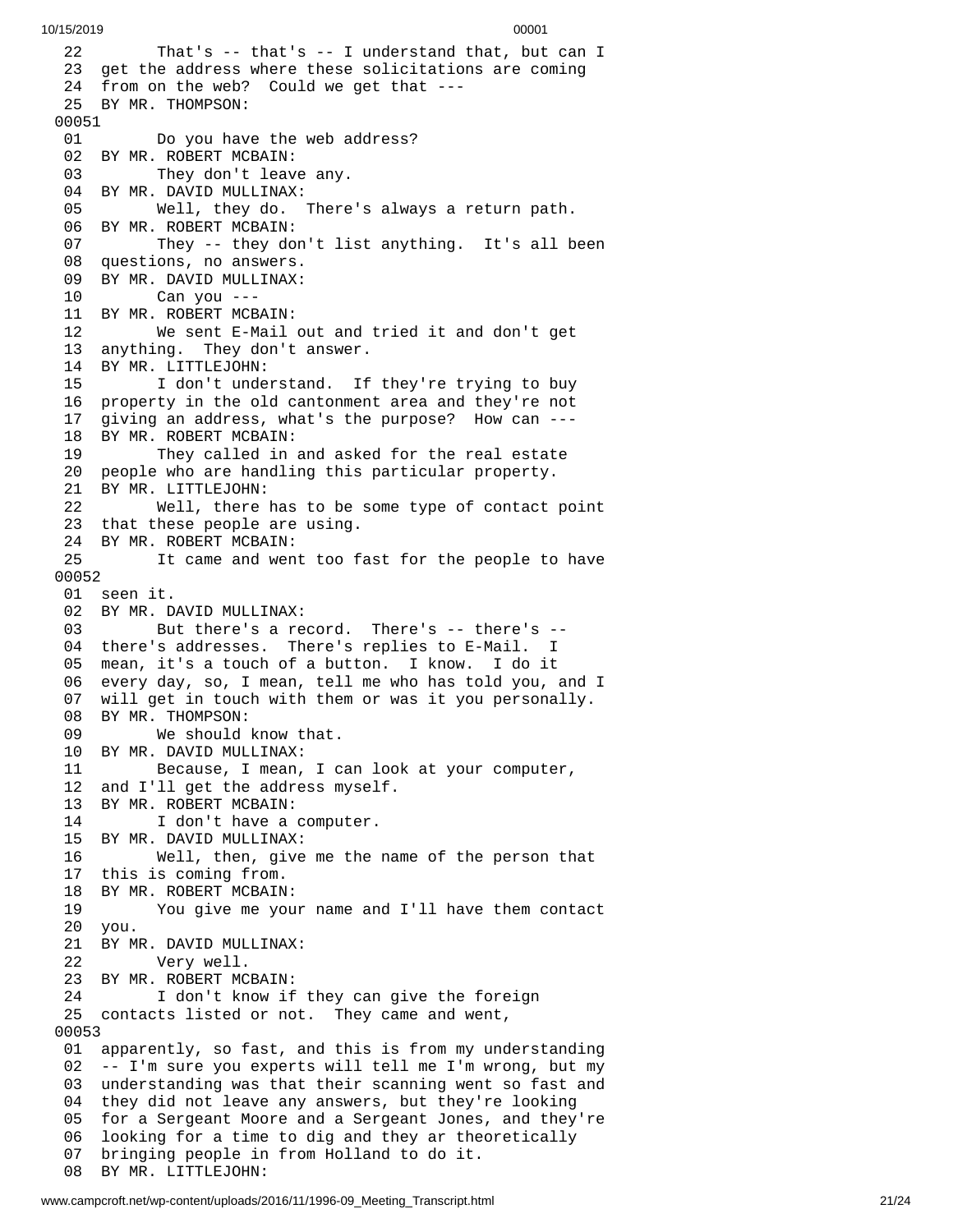9 Any ---10 BY MR. ROBERT MCBAIN: 11 If that's any interest to you, why, there it 2 i s. 13 BY MR. LITTLEJOHN: Any informat i o n y o u'r e s h a r i n g w i t h u s i s s e c o n d 15 hand. You don't have first hand knowledge of any of 6 t h i s ? 17 BY MR. ROBERT MCBAIN: No. BY MR. LITTLEJOHN: 20 So it would be strictly rumor on your part? 21 BY MR. ROBERT MCBAIN: 22 That's right. I qualified it before I started. BY MR. LITTLEJOHN: I just wanted to make sure. I missed that part. BY MR. ROBERT MCBAIN: That's why I was asking the questions to find out if anybody else had had any information. BY MR. BOGAN: Any other questions? (NO RESPONSE) BY MR. BOGAN: David. Thank you. BY MR. DAVID MULLINAX: Okay. We'll move on to the new business section on the Agenda. I'll ask the Board at first if they have any new business that they would like to present? (NO RESPONSE) BY MR. DAVID MULLINAX: And I see none. BY MR. GEORGE MULLINAX: David, I've got this letter from Representative Inglis about the death of Mr. Moore and Mr. Jackson. This has been turned over to the Congressional Inquiry Division, and they have given it a case number. I have the case number, so they are reviewing it, and they're going to come up -- if there's any regulation or anything they can help this family with, so it has been turned over to the Pentagon, and they've given it a case number, so they are working on it. BY MS. JOHNSON: It's not Jackson. It's Johnson. BY MR. JOHNSON: It's Johnson, but we thank you for everything you've done. We thank you very much. BY MR. OSBORNE: Now that summer is over, we're going to have the meetings once a month? BY MR. DAVID MULLINAX: That was my next question after I -- we'll address that here in just a second. Is there any new business from the audience? (NO RESPONSE) BY MR. DAVID MULLINAX: If not, I'll ask Suzy, when is the next meeting scheduled? 16 BY MS. MCKINNEY:<br>17 Well, we'v Well, we've got it scheduled for December, three more months, unless the Board would like to meet --- BY MR. THOMPSON: Don't the By-Laws say every three months? BY MS. MCKINNEY: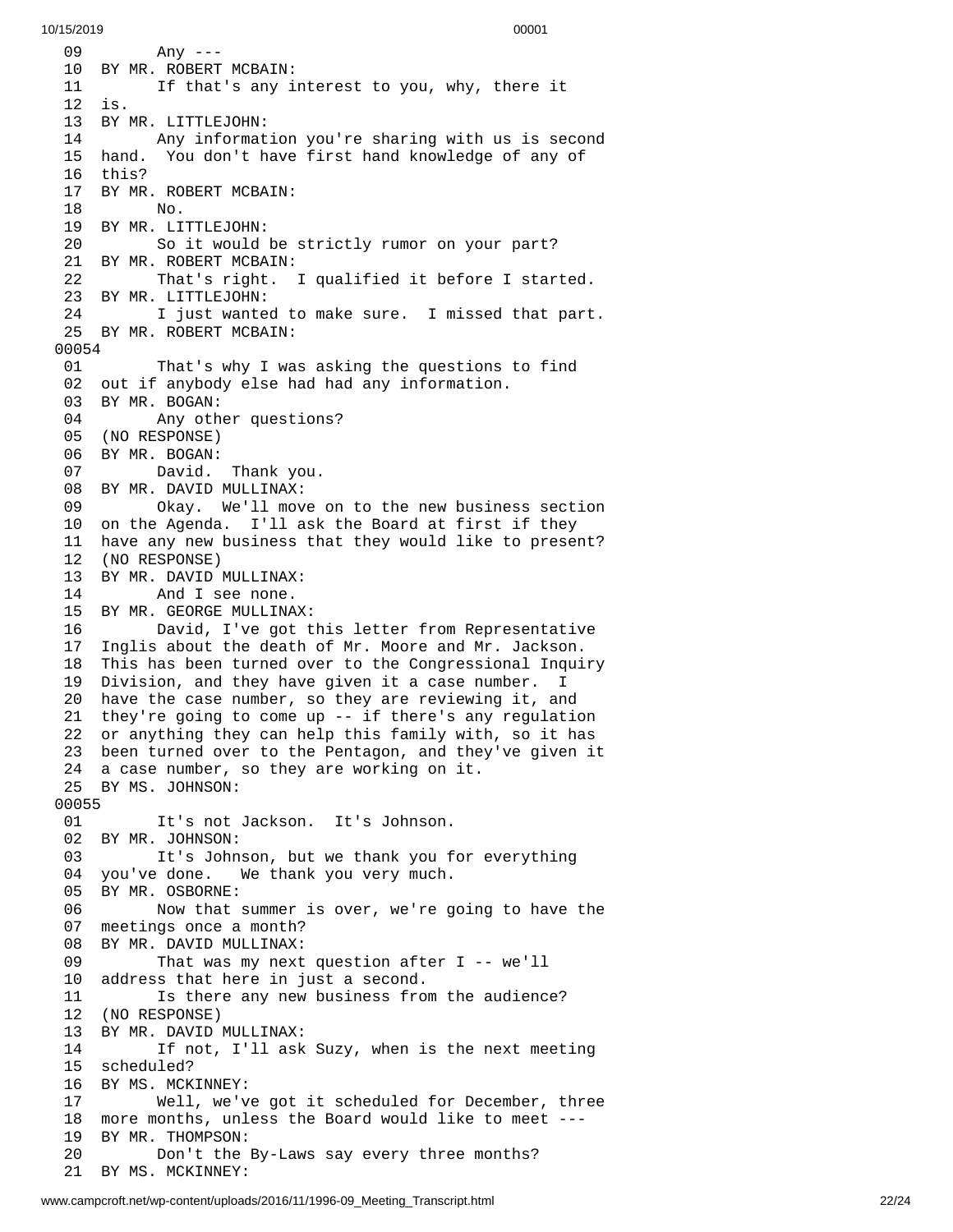2 2 Quarterly. 23 BY MR. DAVID MULLINAX: 24 It does say every three months. 25 BY MR. THOMPSON: 00056 01 Right. 02 BY MR. LITTLEJOHN: 03 That's correct. 04 BY MS. MCKINNEY: 05 Unless the Board would like to meet more 06 frequently. 07 BY MR. LITTLEJOHN: 08 No. 09 BY MS. MCKINNEY: 10 And that's y o u r o p t i o n. 11 BY MR. DAVID MULLINAX: 12 Then the December time is when, Suzy. 13 BY MS. MCKINNEY: 14 December 10th. 15 BY MR. DAVID MULLINAX: 16 Any other questions or comments? 17 (NO RESPONSE) 18 BY MR. DAVID MULLINAX: 19 Suzy, do you have anything? 20 BY MS. MCKINNEY: 21 No. 22 BY MR. LITTLEJOHN: 23 Make a motion we adjourn. 24 BY MR. DAVID MULLINAX: 25 Second? Do I have a second? 0 0 0 5 7 01 BY MR. OSBORNE: 02 I second i t. 03 BY MR. SANFORD SMI T H: 04 Second. 05 (MEETING CONCLUDED AT 7:5 0 P.M.) 0 0 0 5 8 01 STATE OF SOUTH CAROLINA ) 0 1 CERTIFICATE ) 02 COUNTY OF SPARTANBURG ) 0 2 0 3 0 4 0 5 This is to certify that the within meeting was 06 taken on the 10th day of September, 1996; 0 7 That the foregoing is an accurate transcript of 08 the meeting; 0 9 That copies of all exhibits, if any, entered 10 herein are made a part of this record; 1 1 That the undersigned court reporter, a Notary 12 Public for the State of South Carolina, is not an 13 employee or relative of any of the parties, counsel or 14 witness and is in no manner interested in the outcome 15 of this action. 16 IN WITNESS WHEREOF, I have hereunto set my Hand 1 7 and Seal at Spartanburg, South Carolina, this 26th day 1 8 of September, 1996. 19 19<br>1900<br>2011<br>22<br>22 19 20 20 21 21 22 \_\_\_\_\_\_\_\_\_\_\_\_\_\_\_\_\_\_\_\_\_\_\_\_\_\_\_\_\_\_\_\_ 2 2 Notary Public for South Carolina